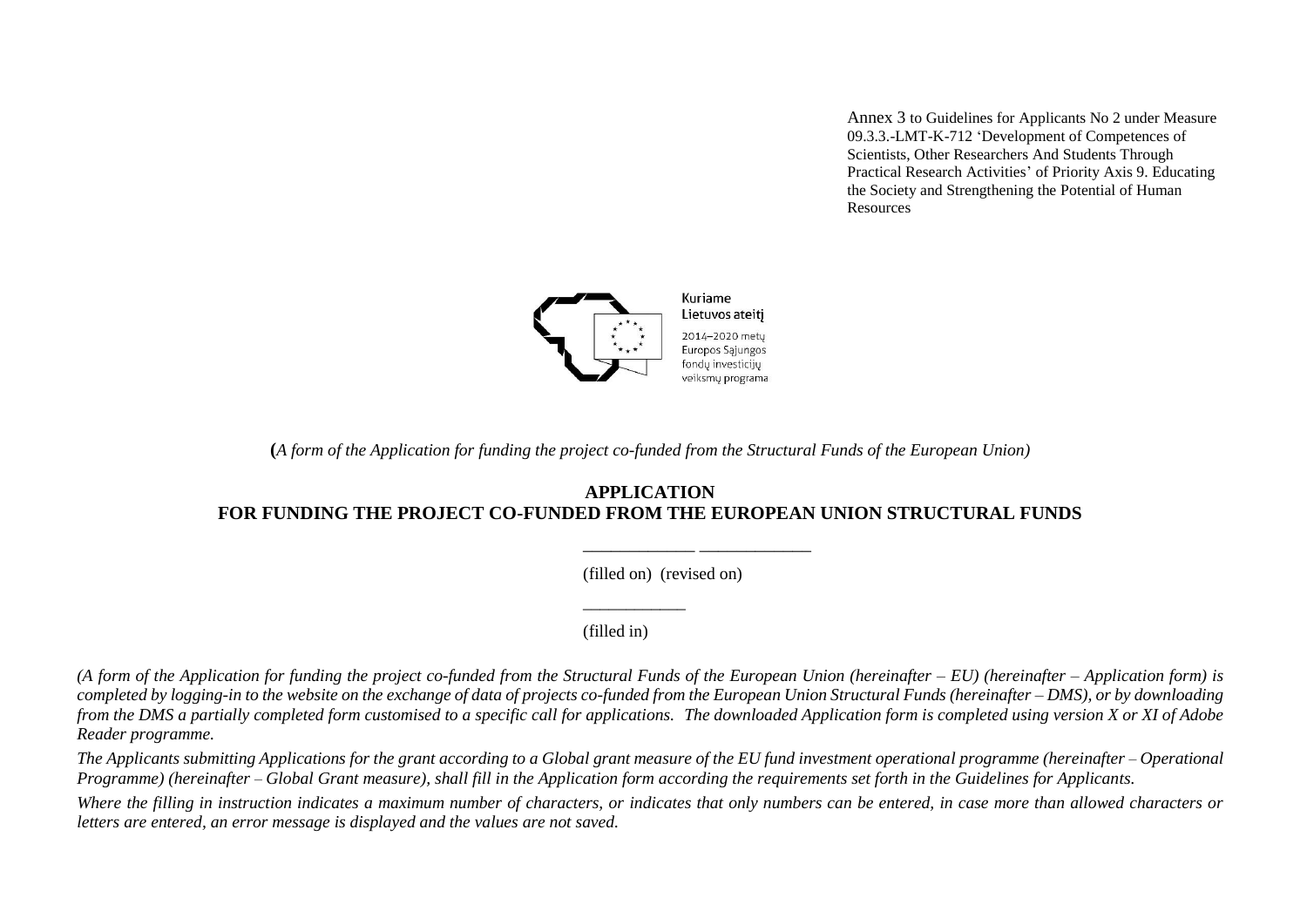# **1. APPLICATION DATA**

| 1.1. Number and name of the measure under the      | 09.3.3-LMT-K-712 Development of scientific competences of scientists, other researchers and                     |
|----------------------------------------------------|-----------------------------------------------------------------------------------------------------------------|
| <b>Operational Programme</b>                       | students though practical research activities                                                                   |
| 1.2. Number of the call for applications or of the | Please indicate (select) the number of the call for applications, e.g. 01                                       |
| approved list                                      | Maximum 2 characters.                                                                                           |
|                                                    | Mandatory field.                                                                                                |
| 1.3. Project title                                 | Please indicate the title of the project for which the funding is requested. The title of the project should be |
|                                                    | short and clear, specifically conveying the idea of the project. The title should not include the name of the   |
|                                                    | applicant. Longer names of the projects can also provide an abbreviation of the project title (written in       |
|                                                    | brackets following the title).                                                                                  |
|                                                    | To be filled in in upper and lower case lettering (e.g. Impact of saving and intensive land cultivating upon    |
|                                                    | the formation of the structural soil aggregates, accumulation and changing of an organic substance and          |
|                                                    | carbon).                                                                                                        |
|                                                    | Maximum 150 characters.                                                                                         |
|                                                    | Mandatory field.                                                                                                |

# **2. APPLICANT'S DATA**

| <b>Legal data of the Applicant</b>          |                                                                                                                                                                                                                                                                                                                                                                                                                                                |
|---------------------------------------------|------------------------------------------------------------------------------------------------------------------------------------------------------------------------------------------------------------------------------------------------------------------------------------------------------------------------------------------------------------------------------------------------------------------------------------------------|
| 2.1. Title / name, surname of the Applicant | Please indicate the full name of the legal person, branch of the legal person, or the representative office<br>(hereinafter – legal person) (as indicated in the Register of Legal Entities). Please use upper and lower<br>case lettering as indicated in the Register of Legal Entities (e.g. Vytauto Didžiojo universitetas).<br>Maximum 140 characters.<br>Mandatory field.                                                                |
| 2.2. Applicant's code                       | Please indicate the code of the legal person indicated in the Register of Legal Entities.<br>A code of 7 or 9 digits is used for Lithuanian legal persons. A code of 5-15 digits is used for foreign legal<br>persons.<br>$\Box$ The Applicant is a legal person registered abroad<br>Please note that the Applicant is a legal person registered abroad. No such note is required if the Applicant<br>is a Lithuania-registered legal person. |
| <b>Address:</b>                             |                                                                                                                                                                                                                                                                                                                                                                                                                                                |
| 2.3. Street                                 | Please indicate the street name of the Applicant's correspondence address.<br>Maximum 100 characters.<br>Mandatory field.                                                                                                                                                                                                                                                                                                                      |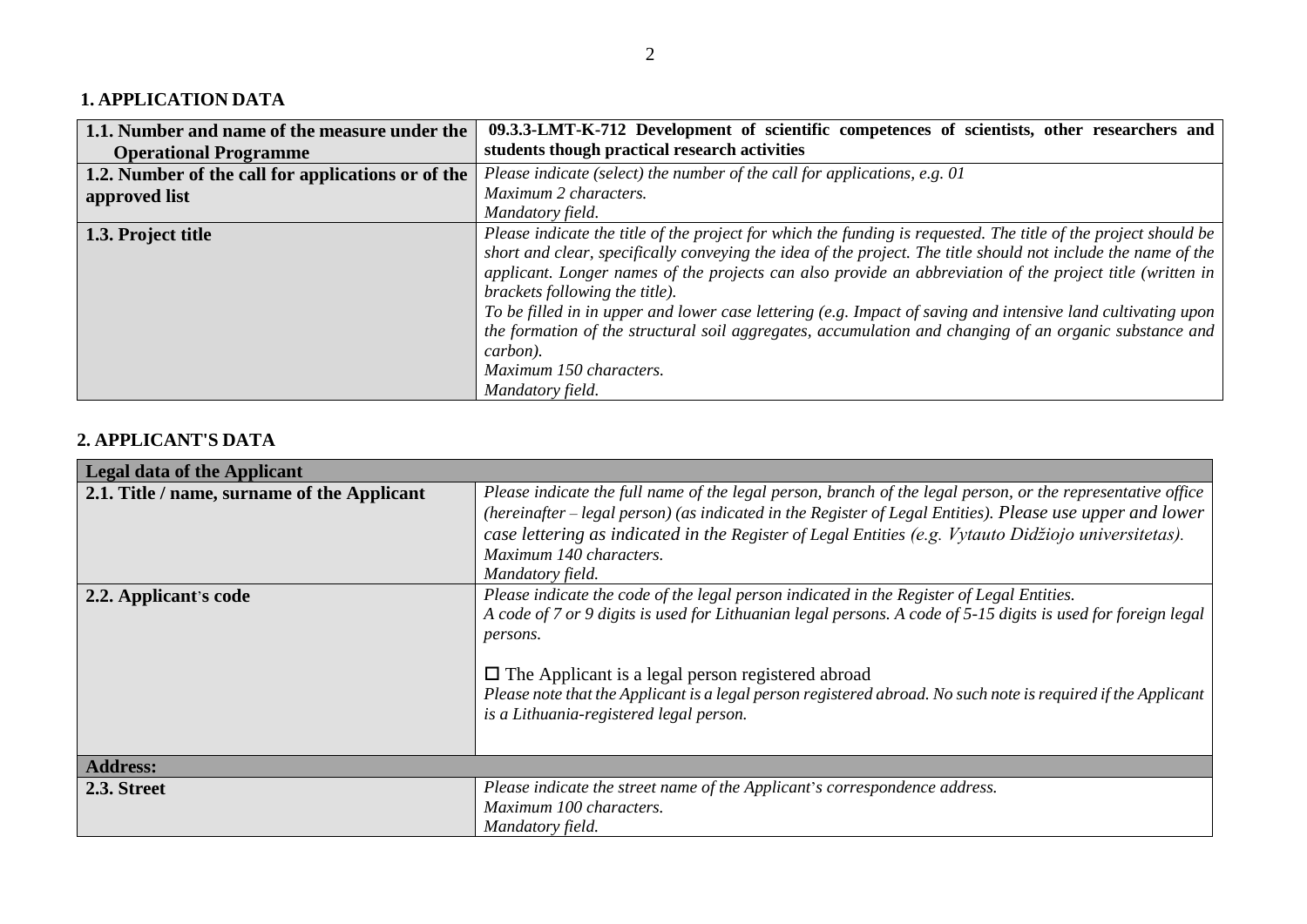| 2.4. House No                              | Please indicate the house and the apartment (if number available) of the Applicant's correspondence        |
|--------------------------------------------|------------------------------------------------------------------------------------------------------------|
|                                            | address.                                                                                                   |
|                                            | Maximum 10 characters.                                                                                     |
|                                            | Mandatory field.                                                                                           |
| 2.5. Postal code                           | Please indicate the post code of the Applicant's correspondence address (e.g. 02134).                      |
|                                            | Maximum 10 characters.                                                                                     |
|                                            | Mandatory field.                                                                                           |
| 2.6. City / region                         | Please indicate the name of the city or the region of the Applicant's correspondence address.              |
|                                            | Maximum 100 characters.                                                                                    |
|                                            | Mandatory field.                                                                                           |
| 2.7. Country                               | If the Applicant is a legal person registered abroad, please indicate the name of the country in which the |
|                                            | Applicant is registered.                                                                                   |
|                                            | Maximum 100 character.                                                                                     |
|                                            | Mandatory if Sub-Article 2.2. of the application form indicates that the Applicant is a legal person       |
|                                            | registered abroad.                                                                                         |
| 2.8. Telephone No                          | Please indicate the telephone number. of the Applicant.                                                    |
|                                            | Telephone No. is indicated in the following form: $+37052162222$ , $+37061110977$ .                        |
|                                            | Maximum 20 characters.                                                                                     |
|                                            | Mandatory field.                                                                                           |
| 2.9. E-mail:                               | Please indicate the electronic mail of the legal person submitting the application (e.g.                   |
|                                            | info@adm.vdu.lt).                                                                                          |
|                                            | Maximum 50 characters.                                                                                     |
|                                            | Mandatory field.                                                                                           |
| <b>Authorised person of the Applicant:</b> |                                                                                                            |
| 2.10. Name, surname                        | Please indicate the name and the surname of the head of the legal person submitting the application, or of |
|                                            | the person authorised on behalf of the Applicant.                                                          |
|                                            | Maximum 70 characters.                                                                                     |
|                                            |                                                                                                            |
| 2.11. Position                             | Please indicate the position of the head of the legal person submitting the application, or of the person  |
|                                            | authorised on behalf of the Applicant (e.g. Rector of the University).                                     |
|                                            | Maximum 150 characters.                                                                                    |
|                                            |                                                                                                            |
| The person responsible for the Application |                                                                                                            |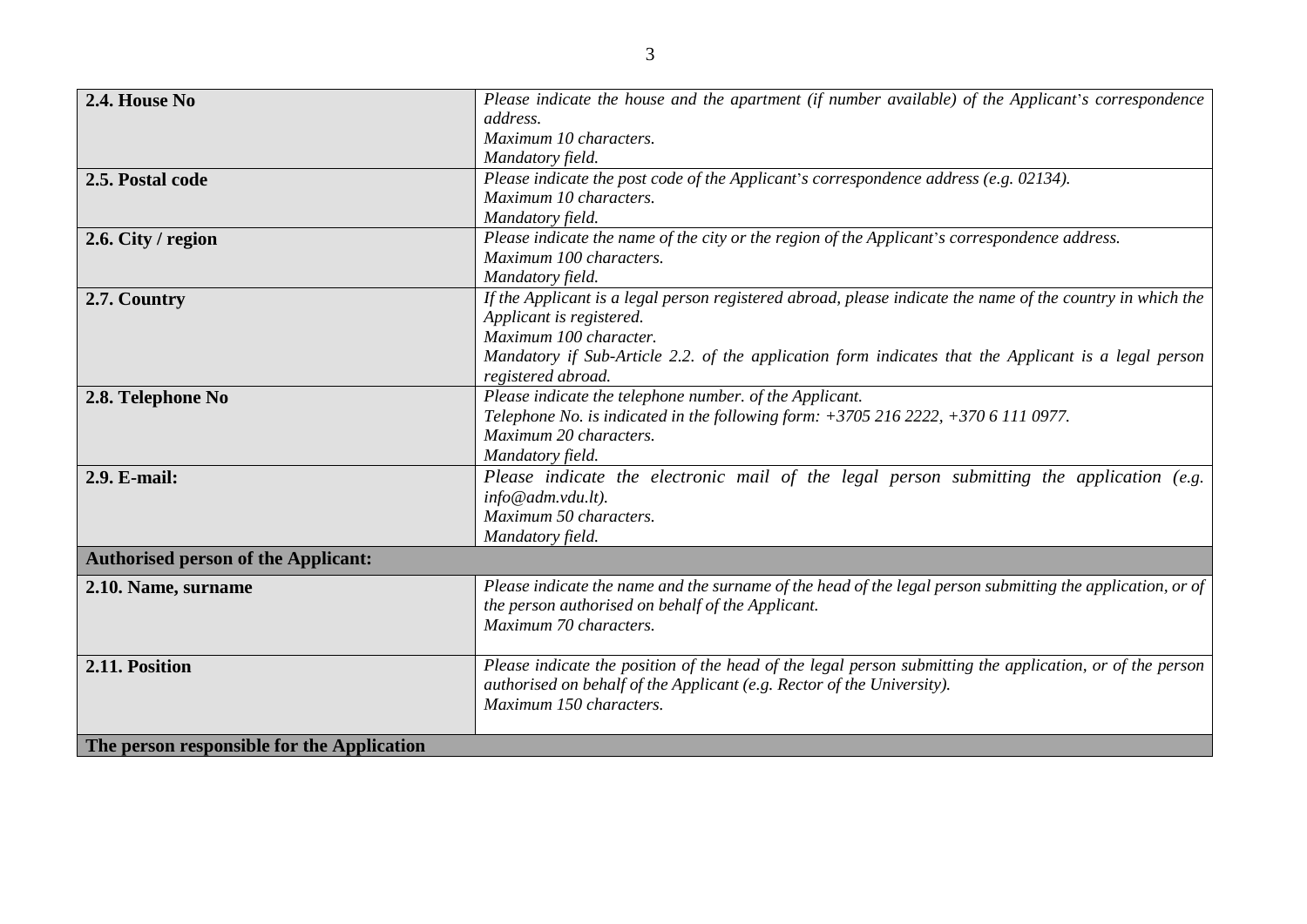| 2.12. Name, surname | Name and the surname of the person responsible for the application. The person responsible for the             |
|---------------------|----------------------------------------------------------------------------------------------------------------|
|                     | application may be the head of the entity if he is directly related to the preparation of the project and will |
|                     | be able to answer the questions related to the preparation of the project and its submission for assessment.   |
|                     | Maximum 70 character.                                                                                          |
|                     | Mandatory field.                                                                                               |
| 2.13. Position      | Please indicate the position of the person responsible for the application.                                    |
|                     | Maximum 150 character.                                                                                         |
|                     | Mandatory field.                                                                                               |
| 2.14. Telephone No. | Please indicate the telephone number. of the person responsible for the application.                           |
|                     | Telephone number. is indicated in the following form: $+37052162222$ , $+37061110977$ .                        |
|                     | Maximum 20 characters.                                                                                         |
|                     | Mandatory field.                                                                                               |
| 2.15. E-mail:       | Please indicate one electronic mail address of the person responsible for the application.                     |
|                     | Maximum 50 characters.                                                                                         |
|                     | Mandatory field.                                                                                               |

# **3. INFORMATION ABOUT THE PARTNER (-S)** *(NOT APPLICABLE)*

# **4. THE TERRITORY OF THE PROJECT ACTIVITIES**

# **4.1. Region or municipality allocated the major part of the Project's funds**

| <b>Region</b>                                                                                                                                                                                                                                                                                                                                                                                                                                                                                      | <b>Municipality</b>                                                                                                                                                                                                                                                                                                                                                                                                                                                                                                                                                                                                                                                                                                                                                                                                                                                                                                                                                         | <b>Groups of districts</b>                                                                                                                                                                                                                                                                                                                                                                                                                                                                                                                                                                                                                                                    |
|----------------------------------------------------------------------------------------------------------------------------------------------------------------------------------------------------------------------------------------------------------------------------------------------------------------------------------------------------------------------------------------------------------------------------------------------------------------------------------------------------|-----------------------------------------------------------------------------------------------------------------------------------------------------------------------------------------------------------------------------------------------------------------------------------------------------------------------------------------------------------------------------------------------------------------------------------------------------------------------------------------------------------------------------------------------------------------------------------------------------------------------------------------------------------------------------------------------------------------------------------------------------------------------------------------------------------------------------------------------------------------------------------------------------------------------------------------------------------------------------|-------------------------------------------------------------------------------------------------------------------------------------------------------------------------------------------------------------------------------------------------------------------------------------------------------------------------------------------------------------------------------------------------------------------------------------------------------------------------------------------------------------------------------------------------------------------------------------------------------------------------------------------------------------------------------|
| Region or municipality allocated the<br>major part of the Project's funds.<br>Click on the region entry field and a<br>pointer appears at the right side. Click<br>on the pointer and a drop-down list will<br>appear. Please select the name of the<br>region from the list. If the region that<br>was allocated the largest share of the<br>funds is difficult to identify, the share<br>may be indicated according to the<br>address of the Applicant's activities.<br>E.g.<br>Mandatory field. | Please indicate the name of the municipality intended location of<br>the principal activities (enhancement of qualification of<br>researchers by implementing world-level R&D projects). Please<br>indicate one municipality only<br>In case the project is implemented in several municipalities, please<br>indicate the municipality accounting for the largest share of the funds<br>and the activities. The largest share is calculated according to the<br>amount of the allocated funds. If the municipality that was allocated<br>the largest share of the funds is difficult to identify, the share may be<br>indicated according to the address of the Applicant's activities.<br>a post-doctoral fellowship is conducted at an institution in<br>municipality X, but the presentations drawn up on the basis of the<br>research will be also delivered in municipalities Y and Z. Municipality<br>$X$ – the key municipality in which the project is implemented. | Where one of the following municipalities is selected<br>in the 'Municipality' section: Jonava region, Kaunas<br>region, Marijampolė region, Mažeikiai region, Plungė<br>region, Šilutė region, Tauragė region, Telšiai region,<br>Utena region or Vilnius region municipality, then in<br>the 'Disctrict' section the Applicant shall enter the<br>group of the district( $s$ ) in which the principal activities<br>of the project will be carried out, and in case the<br>district in question is not available in the selection list,<br>select the 'Other district' value from the list.<br>Optional in case one of the earlier indicated<br>municipalities is selected. |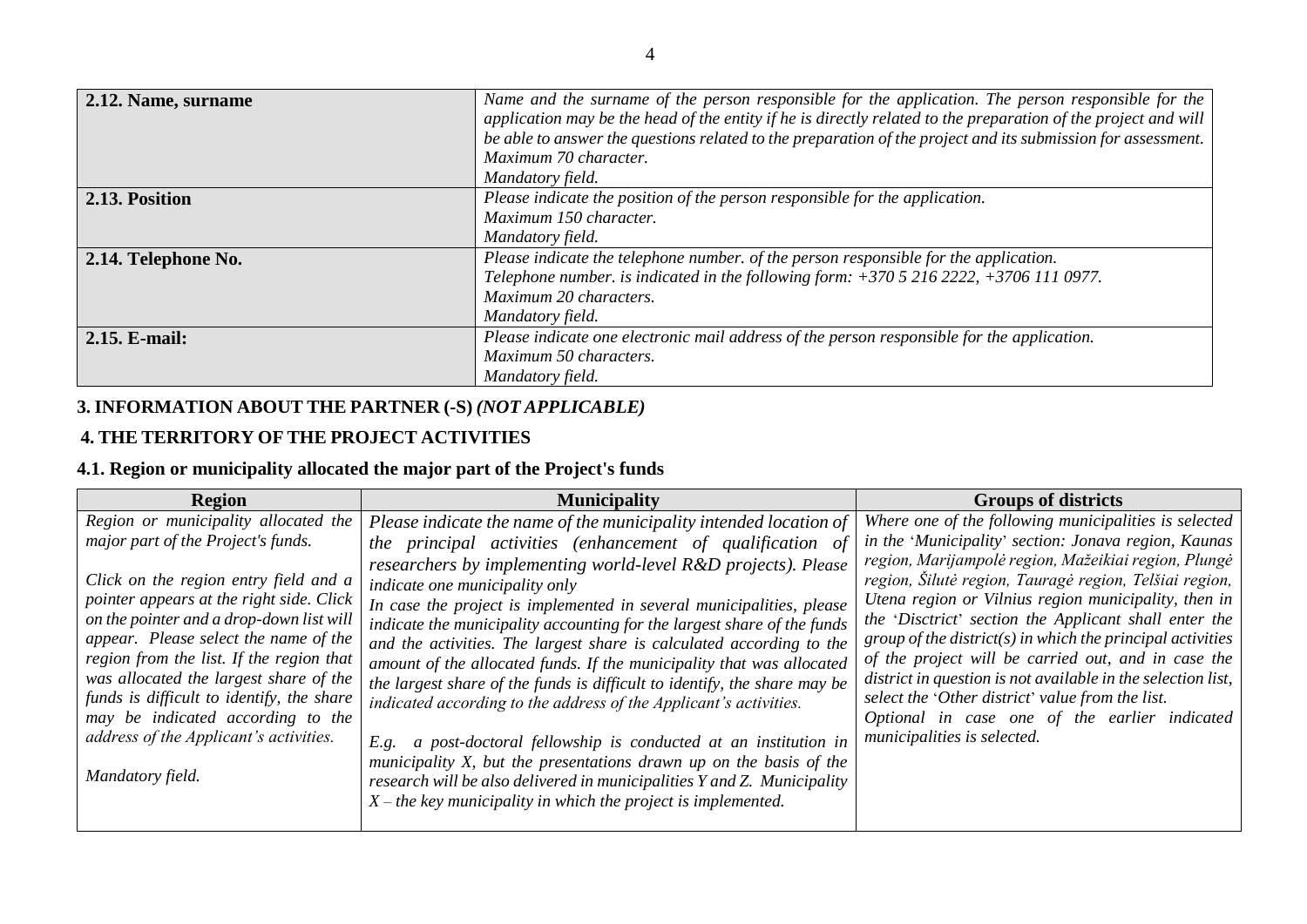| Click on the region entry field and a pointer appears at the right side.<br>Click on the pointer and a drop-down list will appear. Please select<br>the name of the municipality from the list.<br>In case having selected or changed the region no municipality |  |
|------------------------------------------------------------------------------------------------------------------------------------------------------------------------------------------------------------------------------------------------------------------|--|
| attributed to the region is indicated, an error message will appear.<br>Mandatory field.                                                                                                                                                                         |  |

**4.2. Other municipality(-ies) to which part of the project funds is allocated** (*the article is not marked if the project is implemented in a single municipality*).

| <b>All municipalities</b>         | The Item is marked in case major part of the project funding is allocated to all municipalities |
|-----------------------------------|-------------------------------------------------------------------------------------------------|
|                                   | of the Republic of Lithuania, or in case the products developed within the framework of the     |
|                                   | project are not intended for a specific target group and all residents of the Republic of       |
|                                   | Lithuania will be able to benefit from them (e.g. an article). In case the 'All municipalities' |
|                                   | section is marked, no specific municipality needs to be marked in the 'Designated               |
|                                   | municipalities' section.                                                                        |
| <b>Designated municipalities:</b> | Please enter the designated municipalities (select from the list). More than one municipality   |
|                                   | can be selected:                                                                                |
|                                   | Akmenė region                                                                                   |
|                                   | Alytus town                                                                                     |
|                                   | Alytus region                                                                                   |
|                                   | Anykščiai region                                                                                |
|                                   | <b>Birštonas</b>                                                                                |
|                                   | Biržai region                                                                                   |
|                                   | Druskininkai                                                                                    |
|                                   | Elektrėnai                                                                                      |
|                                   | Ignalina region                                                                                 |
|                                   | Jonava region                                                                                   |
|                                   | Joniškis region                                                                                 |
|                                   | Jurbarkas region                                                                                |
|                                   | Kaišiadorys region                                                                              |
|                                   | Kalvarijos                                                                                      |
|                                   | Kaunas city                                                                                     |
|                                   | Kaunas region                                                                                   |
|                                   | Kazlų Rūda                                                                                      |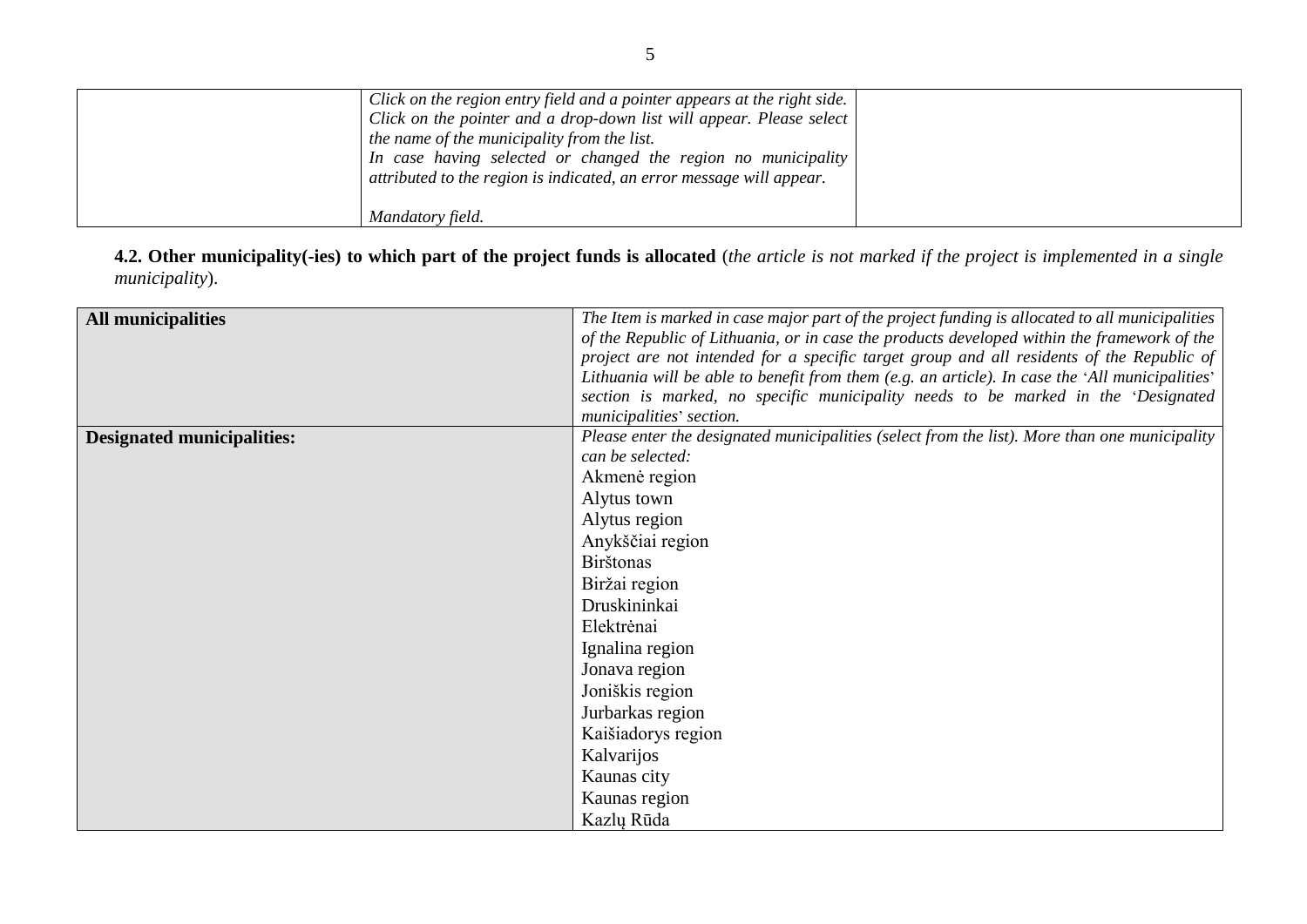| Kėdainiai region   |
|--------------------|
| Kelmės region      |
| Klaipėda city      |
| Klaipėda region    |
| Kretinga region    |
| Kupiškis region    |
| Lazdijai region    |
| Marijampolė        |
| Mažeikiai region   |
| Molėtai region     |
| Neringa city       |
| Pagėgiai           |
| Pakruojis region   |
| Palanga town       |
| Panevėžys city     |
| Panevėžys region   |
| Pasvalys region    |
| Plungė region      |
| Prienai region     |
| Radviliškis region |
| Raseniai region    |
| Rietavas           |
| Rokiškis region    |
| Skuodas region     |
| Šakiai region      |
| Šalčininkai region |
| Šiauliai city      |
| Šiauliai region    |
| Šilalė region      |
| Šilutė region      |
| Širvintos region   |
| Švenčionių region  |
| Tauragė region     |
| Telšiai region     |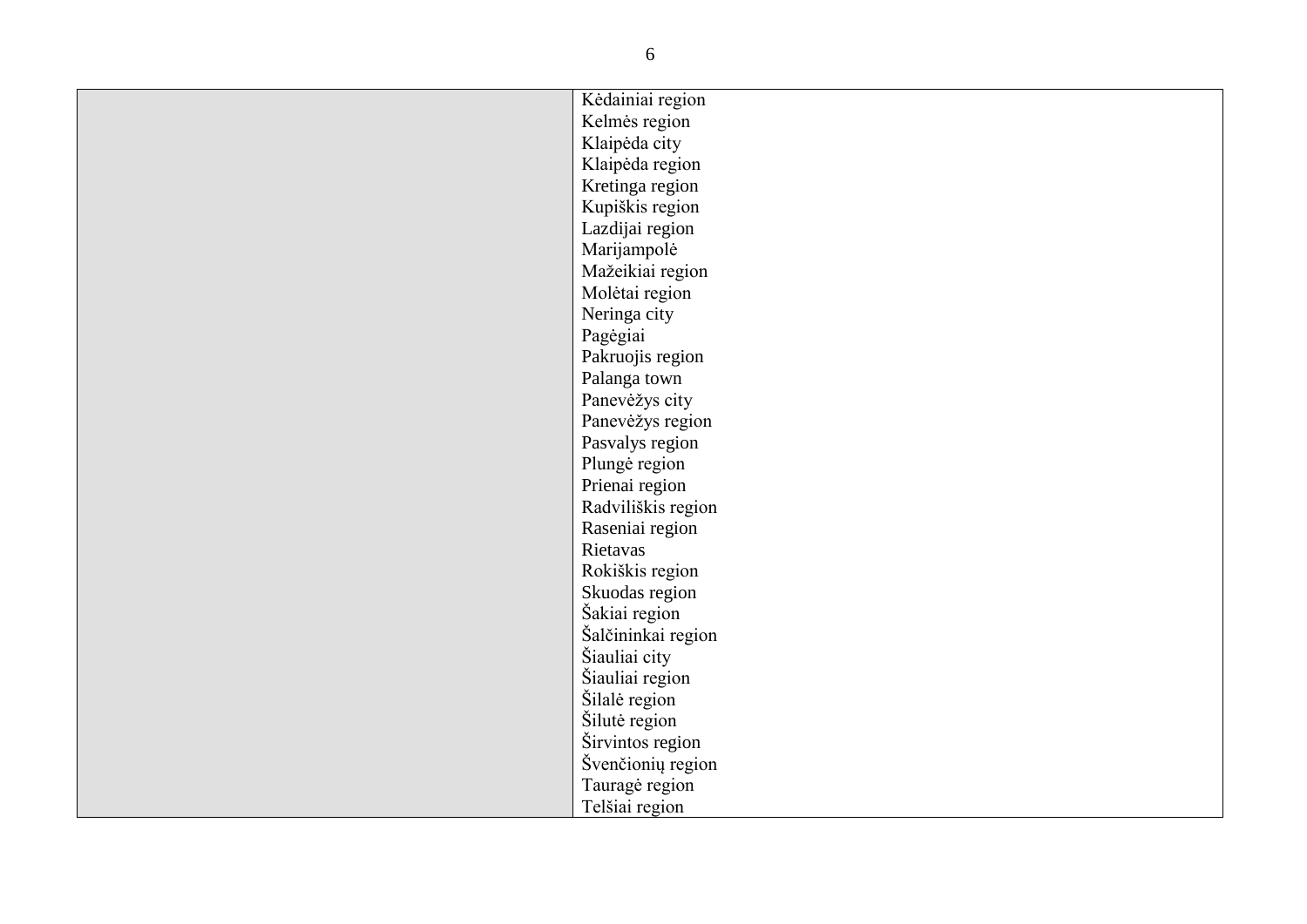|                             | Trakai region                                                                                                                   |  |  |  |  |  |
|-----------------------------|---------------------------------------------------------------------------------------------------------------------------------|--|--|--|--|--|
|                             | Ukmergė region                                                                                                                  |  |  |  |  |  |
|                             | Utena region                                                                                                                    |  |  |  |  |  |
|                             | Varėna region                                                                                                                   |  |  |  |  |  |
|                             | Vilkaviškis region                                                                                                              |  |  |  |  |  |
|                             | Vilnius city                                                                                                                    |  |  |  |  |  |
|                             | Vilnius region                                                                                                                  |  |  |  |  |  |
|                             | Visaginas city                                                                                                                  |  |  |  |  |  |
|                             | Zarasai region                                                                                                                  |  |  |  |  |  |
|                             |                                                                                                                                 |  |  |  |  |  |
| 4.3. Project implementation | Sub-Article 4.3. is not marked if the project is implemented in the Republic of Lithuania only.                                 |  |  |  |  |  |
| venue                       | 1. $\Box$ The Project or a part of the Project is implemented in another Member State (not in the Republic of Lithuania).       |  |  |  |  |  |
|                             | The Item is marked in case the activity(-ies) of the project or part thereof is intended to be implemented in another EU Member |  |  |  |  |  |
|                             | State, rather than in the Republic of Lithuania.                                                                                |  |  |  |  |  |
|                             | 2. $\Box$ The Project or a part of the Project is implemented outside the territory of the EU.                                  |  |  |  |  |  |
|                             |                                                                                                                                 |  |  |  |  |  |

#### *The Item is marked in case the activity(-ies) of the project or part thereof is intended to be implemented in another State(-s) (not a EU Member State), rather than in the Republic of Lithuania.*

## **5. PROJECT DESCRIPTION**

**5.1. Need for the Project. Description of the chosen solution and of the anticipated result**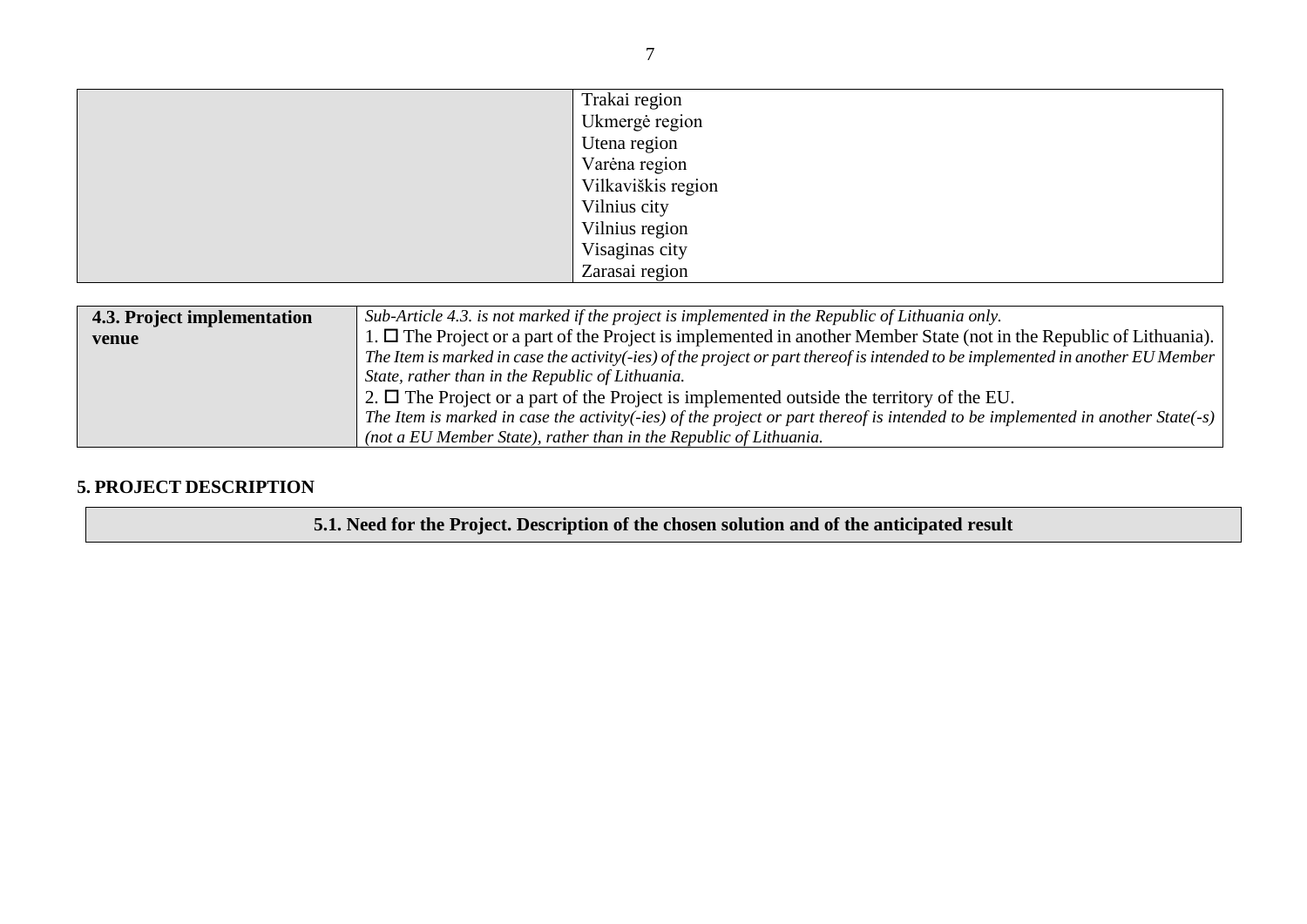*5.1.1. Please indicate the area and the field (-s) of the science (Note. Please indicate one area only. Please indicate no more than two fields at the selected area and indicate the principal area in the brackets. Science fields are defined according to Order No. V-93 of the Minister for Education, Science and Sport of the Republic of Lithuania on 6 February 2019).*

Area Field... Field...

*5.1.2. Please indicate the keywords describing the activities of the research project.*

*5.1.3. Please describe the need for the research project. The need for the project is substantiated by answering the following questions: why is it worthwhile investing the EU structural funds in the project; the problems related to the improvement of researcher and scholar qualification that the project pursues to address. This section must reflect the incentive effect of the funding of the EU structural funds, i.e. the objectives that could not be achieved without the EU structural funds.* 

*5.1.4. Please describe the idea underlying the research project, its novelty, indicate the objectives and the tasks of the project, their novelty and relevance; please provide an overview of the status of similar research in Lithuania and abroad; please explain in what respect the tasks anticipated within the framework of the project are different from the projects completed or in progress, also please indicate whether or not the research covered by the project duplicates any completed or currently implemented project (including the submitted applications); please indicate the potential contribution of the project into the development of the field, how the project will contribute to resolving the most important research problems, and the estimated practical value of the planned research.* 

*5.1.5. Please describe the content of the research project and a staged work plan in each project implementation year; please specify the methods, materials, technologies used for the research, the equipment available and/or data resources available for the research. Please specify potential risks – alternative ways to achieve the project tasks* – *and please provide a risk management plan.* 

*5.1.6. Please describe the scientific achievements of the fellowship supervisorin the international context, his experience participating in research projects and carrying out other R&D activities, the experience at the relevant or close scientific area, experience in supervising PhD students and educating other researchers, and capacities to implement the project proposed.* 

*5.1.7. Please describe the scientific achievements of the research fellow in the national and international level, his experience carry out the scientific research.*

*5.1.8. Please describe the expected results of the research project, and indicate where such results will be published; the research and/or other production intended to be submitted with fellowship report. Please indicate the benefit of the anticipated results, their impact upon the further development of science, possibilities and prospects of using them.* 

*Maximum 15,000 characters. Mandatory field.*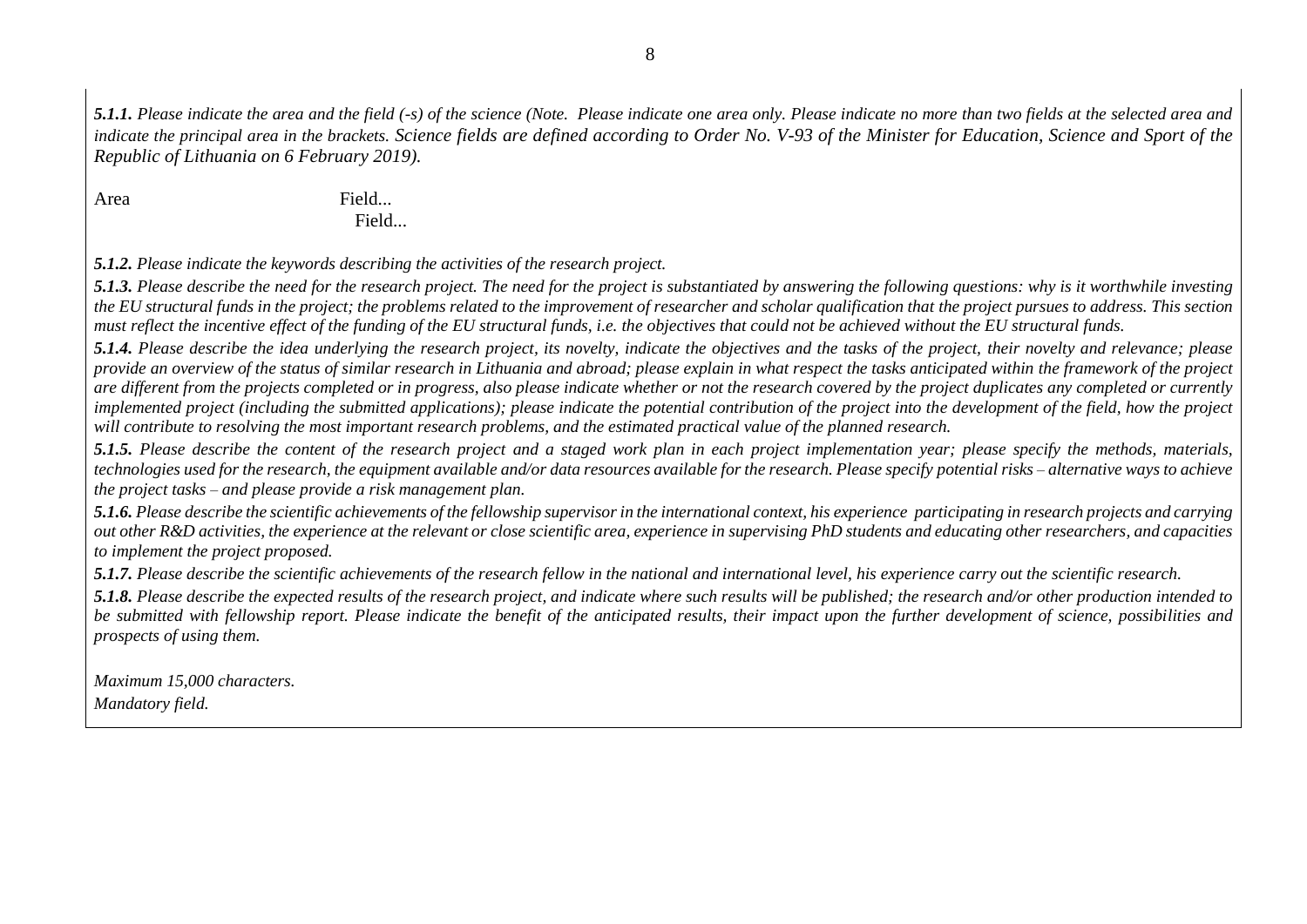#### **5.2. Project summary (publicly available)**

*Please provide a short and concise description of the essence of the project, i.e. the objective of the project, the project activities intended to be implemented and what results are expected to be achieved by the activities. The information is available on the [EU](http://es/) structural funds*' *website [www.esinvesticijos.lt](http://www.esinvesticijos.lt/) (hereinafter* – *website [www.esinvesticijos.lt\)](http://www.esinvesticijos.lt/).*

*Maximum 2,000 characters.*

*Mandatory field.*

### **5.3. The capacity of the Beneficiary to implement the Project and the description of the Project management. The justification for the selection of the Partners**

*Please describe the responsibilities and the functions of the members of project management group and/or the personnel administering the project.*

*Please describe in detail the administrative capacities required for the implementation of the project of the Applicant and/or its partners (if any).*

*Please describe the experience of the Applicant in performing R&D activities in the area of planned research and the infrastructure available in Applicant company to ensure the performance of the planned research (applicable to R&D companies).*

*Please indicate and substantiate the need of advance payment, its amount and the period for its disbursement (applied if the advance is allowed according to the provisions of the Guidelines for Applicants).* 

*Maximum 15,000 characters.* 

*Mandatory field.*

### **5.4. Project implementation risks and their management**

In relation to describing the risks potentially having a direct affect upon the implementation of the project, please select the risk relevant to the project from the *drop-down list in the Table. Please specify in the fields of the Table potential negative impact upon the implementation of the project and the expected results. More than one risk can be selected. The presented list of risk is preliminary and is intended to help the Applicant to determine the risks, therefore it is not considered to be exhaustive.*

In case the drop-down list does not include a risk relevant to the Applicant, the Applicant may select from the list *Other risk'* and specify the risk in other fields of *the Table.* 

- *Designing (planning) quality risk (lack of administrative capacity and competence of the project management team, delays in project activity due to public procurement procedures and/or excessively lengthy construction permit issuance procedures, the necessity to suspend, change or procure additional works, to attract additional financing sources to fund the increased value of construction works, a risk of an inaccurate plan for research, development and innovations (RDI), patenting risk, failure to attain the indicators due to an inaccurate planning, etc.);*
- *Risk of the quality of the acquired (performed) contract works (inadequate capacities or skills of appointed specialists, lack of competence, failure to appoint responsible persons, lack of competence on the part of contractors, and/or inadequate quality of contract works; the inadequate quality of the contract work may result in infringements of legal acts of the Republic of Lithuania, protracted procedures of completion of contract works, defects of the contract works, environmental risks, inadequate quality of R&D activities, etc.)*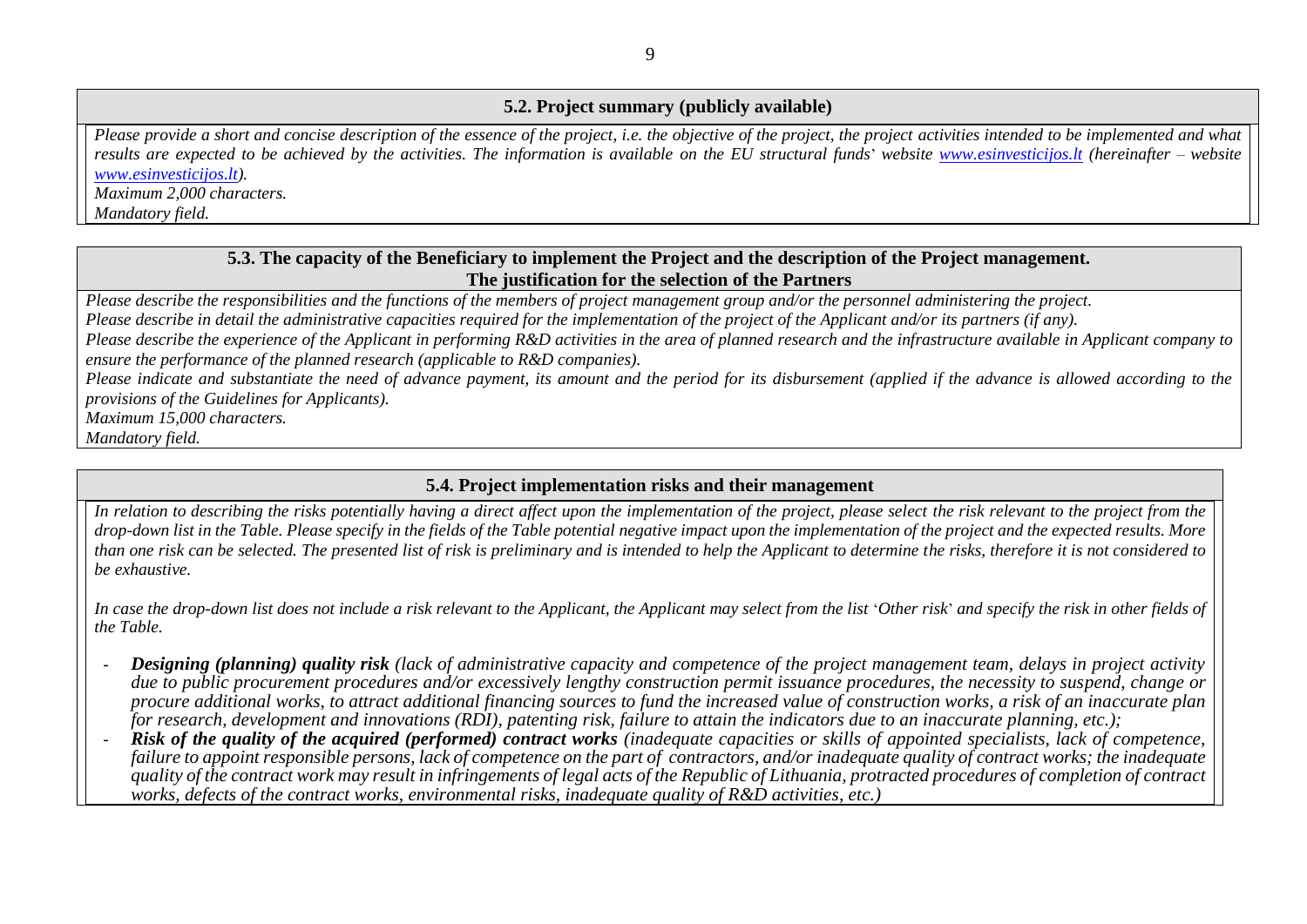- *Risk of quality of acquired (provided) services (a risk of inadequate quality of acquired services, risk of inadequate quality of project activities, risk of inadequate quality of acquired R&D services, lack of competence and/or skills of the existing or newly hired R&D or other staff, etc.).*
- *Risk of quality of acquired equipment, manufactured equipment, developed products or other assets (defects of equipment, facilities or other assets, unfitness for use in a product development process, insufficient or insufficiently used capacities of the equipment or other assets, etc.).*
- *Risk of insufficient funding (financial risk, political risk, risk of unlawful State aid, inaccurate estimation of project implementation costs, erroneous estimation of the duration of project activities, inadequacy of financial flows, etc.).*
- **Risk of suitability of the products (services, goods) submitted for the market** (technological risk, technological compatibility risk, legal risk, social risk, *counterpart default risk, product default risk, risk of increase in operating costs, risk of increased market prices, risk of additional costs*, *commercial inapplicability of R&D activity results, etc.).*
- *Risk of demand for the product (goods, services) submitted to the market (macroeconomic risks, microeconomic risks, failure to attain target indicators due to insufficient demand, etc.)*
- *Risk of residual value of the assets at the end of a reporting period of the project (risk of an unscheduled change in the value of the assets, risk of a change in the amount of dedicated reinvestment, etc.).*
- *Other risks.*

| N 0. | <b>Risk specification</b><br><b>Risk name</b>        |                                                  | <b>Risk management measures</b>                                 |  |  |
|------|------------------------------------------------------|--------------------------------------------------|-----------------------------------------------------------------|--|--|
|      | Risk relevant to the project is selected             | Please specify the risk by describing its origin | Please indicate the measures that the Applicant intends to take |  |  |
|      | from the list.                                       | and a potential impact upon the project.         | to manage the designated risk, and the resources to implement   |  |  |
|      | Maximum 100 characters.<br>Maximum 1,000 characters. |                                                  | such measures.                                                  |  |  |
|      | Mandatory field.                                     | Mandatory field.                                 | Maximum 1,000 characters.                                       |  |  |
|      |                                                      |                                                  | Mandatory field.                                                |  |  |
| .…ا  | $\cdots$                                             | .                                                | $\cdots$                                                        |  |  |

#### **5.5. Projected use of the Project results after the completion of the Project**

*Not applicable*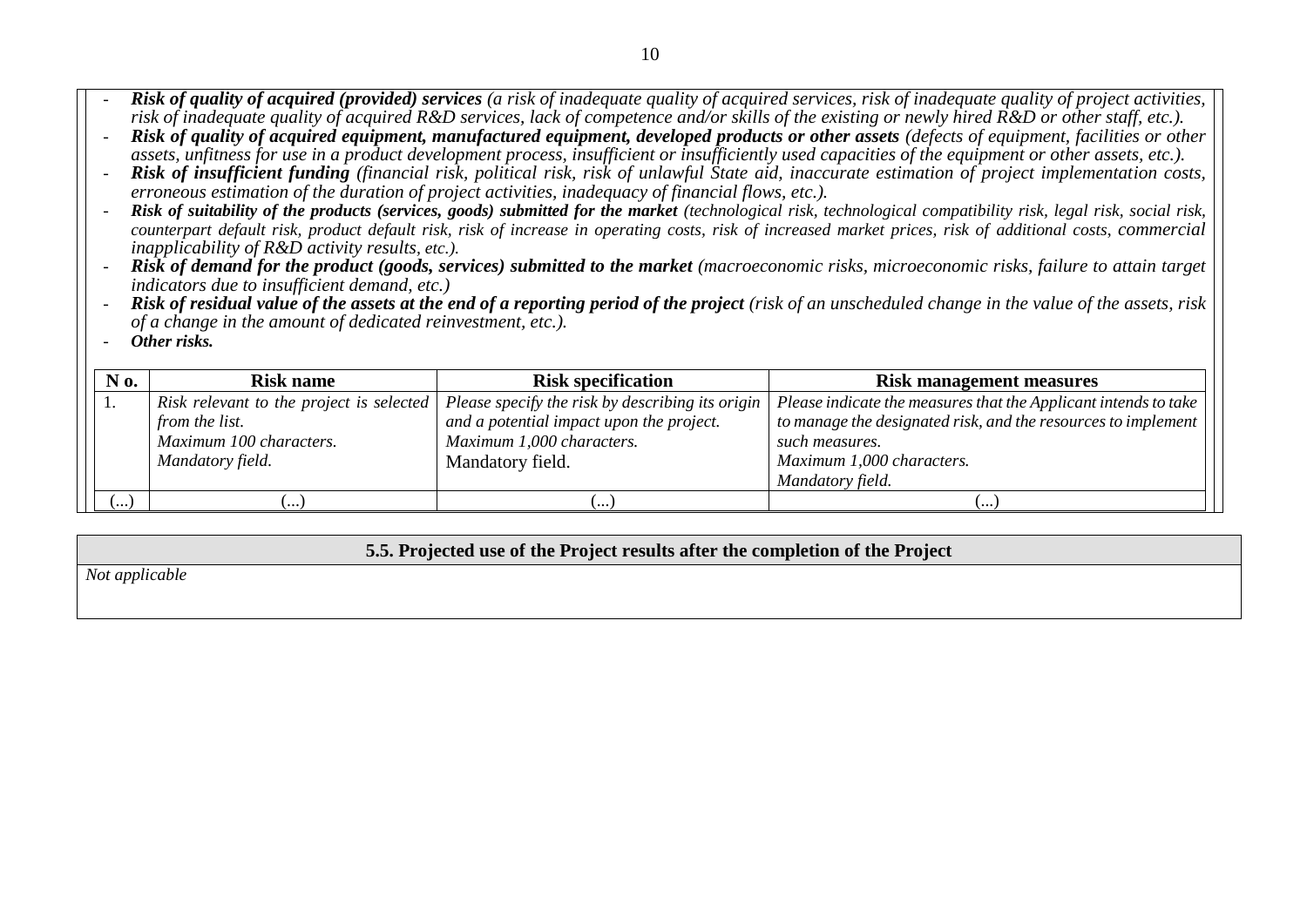#### **6. LOGICAL JUSTIFICATION OF THE PROJECT**

### **Project objective:**

*(Please provide a concise objective of the project by clearly defining the key idea of the project, i.e. what is being pursued by implementing the project. The objective of the project is to ensure an efficient decision to an important problem. A project may not have more than one objective. The objective of the project must correspond to the objectives of the measures under the operational programme as indicated in the Guidelines for Applicants, or contribute to the implementation of such objectives.* 

*Maximum 300 characters.* 

*Mandatory field.*

| <b>Task No</b>     | <b>Task</b>               | <b>Activity</b>     | <b>Activity</b>       | <b>Measure No</b>               | <b>Physical</b>      | <b>Physical</b>       | <b>Physical</b>     | <b>Physical</b>          | <b>Budget</b>   | <b>Description</b>   |
|--------------------|---------------------------|---------------------|-----------------------|---------------------------------|----------------------|-----------------------|---------------------|--------------------------|-----------------|----------------------|
|                    |                           | N <sub>0</sub>      |                       |                                 | indicator            | indicator             | indicator           | indicator                | expenditur      |                      |
|                    |                           |                     |                       |                                 | $\bf No$             | title                 | measure             | target                   | e category      |                      |
|                    |                           |                     |                       |                                 |                      |                       | ment unit           | value                    |                 |                      |
| Task               | <i>The</i><br>project     | Project             | Please                | This section is A               | physical             | Please indicate       | Please              | Please                   | One budget      | Please provide a     |
| numbers            | objective<br>is           | <i>activity No.</i> | the<br>indicate       | marked in case activity         |                      | the title of the      | indicate<br>a       | indicate<br>a            | cost category   | description<br>and   |
| shall<br>be        | specified<br>by           | shall<br>be         | project               | of<br>$\boldsymbol{a}$<br>joint | implementatio        | physical              | measureme           | target value             | shall be        | justification<br>the |
| sequential,        | describing its            | sequential          | activities            | measure                         | indicator<br>n       | indicator             | nt unit of          | of<br>a                  | assigned to     | the project<br>for   |
| e.g.               | tasks.                    | with<br>the         | implementing          | project                         | $(i.e.$ (hereinafter | Physical              | <i>the physical</i> | physical                 | each physical   | <i>activity.</i>     |
| 1, 2, 3. A         | The task must             | task                | a specific task       | project<br>when                 | physical             | indicators            | indicator           | indicator in             | indicator from  | (Maximum 2,000)      |
| <i>project may</i> | answer                    | a number            | of the project.       | activities<br>are               | indicator) is a      | quantitatively        | $(using$            | numbers.                 | the selected    | <i>characters</i> ). |
| have<br>not        | question<br>on            | attached,           | A<br>project          | financed<br>from                | specific target      | measurable            | generally           |                          | list (according |                      |
| than<br>more       | what needs to             | 1.1<br>e.g.         | <i>activity</i> shall | several                         | product (e.g.        | direct result of      | accepted            | Maximum                  | to the cost     | Please provide a     |
| five tasks.        | be<br>done<br>to          | 1.3.<br>1.2         | have a specific       | measures under                  | research             | an                    | units<br>-of        | number<br>of             | categories      | description<br>and   |
| Maximum 1          | achieve<br>the            | etc.                | implementatio         | the Operational                 | <i>articles,</i>     | implemented           | measureme           | $s$ <i>ymbols</i> – 9    | specified in    | justification<br>the |
| <i>characters.</i> | objective. The Maximum 4  |                     | n period and          | <i>Programme</i> ).             | presentation         | project               | and<br>nt,          | figures                  | article 7       | for each physical    |
| Mandatory          | <i>objective may</i>      | <i>characters.</i>  | the<br>costs          | <b>The</b><br>section           | at                   | activity.<br>$\bm{A}$ | abbreviatio         | before<br>$\mathfrak{a}$ | <i>'Project</i> | indicator.           |
| field.             | <i>broken</i><br>be       |                     | (budget).             | may be omitted                  | conferences)         | physical              | ns<br>are           | comma, and               | budget' of the  | Maximum 10,000       |
|                    | down to one               | Mandatory           |                       | for the project or an action    |                      | indicator             | acceptable,         | two                      | application     | <i>characters.</i>   |
|                    | several<br>or             | field.              | Each activity         | whose activities                | (e.g. training).     | indicates what        | $e.g.$ pcs.).       | decimals.                | form).          | Mandatory field.     |
|                    | The<br>tasks.             |                     | be<br>must            | financed Physical<br>are        |                      | will<br>be            |                     | Mandatory                | Mandatory       |                      |
|                    | tasks<br>must             |                     | presented in a        | according to a                  | indicator No.        | achieved              | Maximum             | field.                   | field.          |                      |
|                    | contribute to             |                     | separate row.         | single measure.                 | shall<br>be          | having                | 20                  |                          |                 |                      |
|                    | the                       |                     | Smaller-scale         |                                 | sequential           | implemented a         | <i>characters.</i>  |                          |                 |                      |
|                    | implementati              |                     | <i>activities</i> are |                                 | with the task        | specific              | Mandatory           |                          |                 |                      |
|                    | on of at least            |                     | recommended           |                                 | and<br>activity      | project.              | field.              |                          |                 |                      |
|                    | one area or               |                     | to be merged          |                                 | numbers              | Physical              |                     |                          |                 |                      |
|                    | activities<br>or          |                     | into<br>groups        |                                 | attached, e.g.       | indicators<br>-of     |                     |                          |                 |                      |
|                    | activity<br>an            |                     | <i>according</i> to   |                                 | 1.1.1, 1.1.2,        | specific project      |                     |                          |                 |                      |
|                    | under<br>$\boldsymbol{a}$ |                     | the nature (e.g.      |                                 | 1.1.3, etc.          | <i>activities</i> may |                     |                          |                 |                      |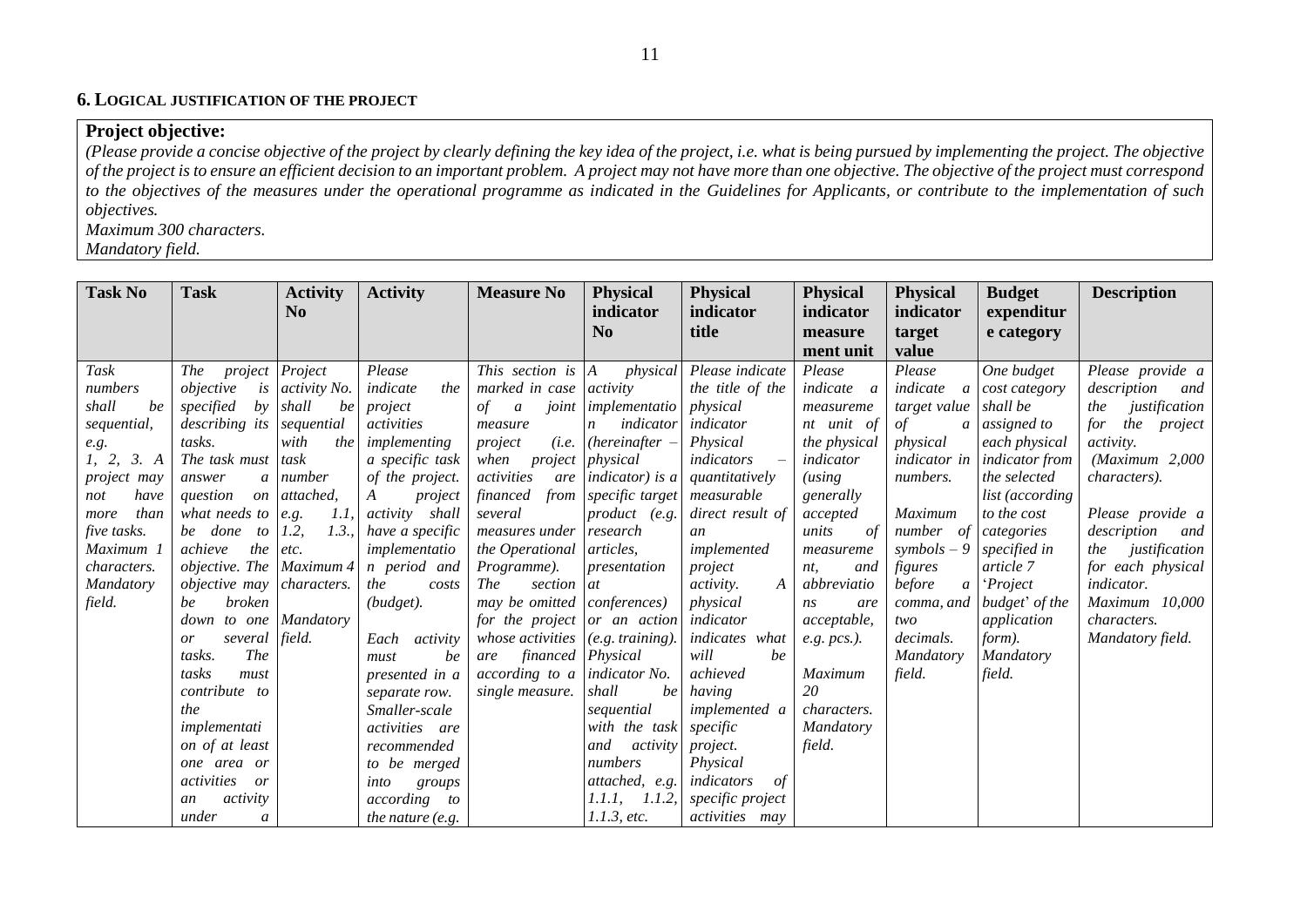| <b>Task No</b> | <b>Task</b>                                                                                                                                                                                                 | <b>Activity</b><br>$\mathbf{N}\mathbf{0}$ | <b>Activity</b>                                                                                                                          | <b>Measure No</b>     | Physical<br>indicator<br>N <sub>o</sub>                                                                                                                                                                                                                          | Physical<br>indicator<br>title                                                                                                                                                                                                                                                                                                                                                                                                                                                                                                                         | <b>Physical</b><br>indicator<br>measure<br>ment unit | <b>Physical</b><br>indicator<br>target<br>value | <b>Budget</b><br>expenditur<br>e category | <b>Description</b> |
|----------------|-------------------------------------------------------------------------------------------------------------------------------------------------------------------------------------------------------------|-------------------------------------------|------------------------------------------------------------------------------------------------------------------------------------------|-----------------------|------------------------------------------------------------------------------------------------------------------------------------------------------------------------------------------------------------------------------------------------------------------|--------------------------------------------------------------------------------------------------------------------------------------------------------------------------------------------------------------------------------------------------------------------------------------------------------------------------------------------------------------------------------------------------------------------------------------------------------------------------------------------------------------------------------------------------------|------------------------------------------------------|-------------------------------------------------|-------------------------------------------|--------------------|
|                | supported<br>measure<br>indicated<br>in<br>the<br>Guidelines<br>for<br>Applicants.<br>Each<br>task<br>be<br>must<br>presented in a<br>separate row.<br>Maximum<br>450<br>characters.<br>Mandatory<br>field. |                                           | general<br>training,<br>special<br>training, etc.),<br>or by target<br>groups. etc.<br>Maximum 400<br>characters.<br>Mandatory<br>field. |                       | At least one<br>physical<br>indicator<br>shall<br>be<br>indicated for<br>each activity<br>under<br>the<br>project.<br>Purchase<br>of<br>land<br>is<br>indicated as a<br>separate<br>physical<br>indicator.<br>Maximum<br>6<br>characters.<br>Mandatory<br>field. | coincide<br>not<br>with<br>the<br>monitoring<br>indicators<br>of<br>the<br>project.<br>Several<br>physical<br>indicators may<br>be attached to<br>single<br>$\boldsymbol{a}$<br>activity,<br>and<br>new lines may<br>be created if<br>necessary.<br>In case<br>one<br>activity<br>is<br>funded<br>according<br>$\it to$<br>several<br>categories<br>$\iota$<br>budget<br>expenses,<br>$\boldsymbol{a}$<br>separate<br>physical<br>indicators shall<br>be assigned to<br>each<br>such<br>category.<br>Maximum 200<br>characters.<br>Mandatory<br>field. |                                                      |                                                 |                                           |                    |
| 1.             | ()                                                                                                                                                                                                          | ()                                        | $\left( \ldots \right)$                                                                                                                  | Does<br>not<br>apply. | $\left( \ldots \right)$                                                                                                                                                                                                                                          | ()                                                                                                                                                                                                                                                                                                                                                                                                                                                                                                                                                     | ()                                                   | ()                                              | ()                                        | ()                 |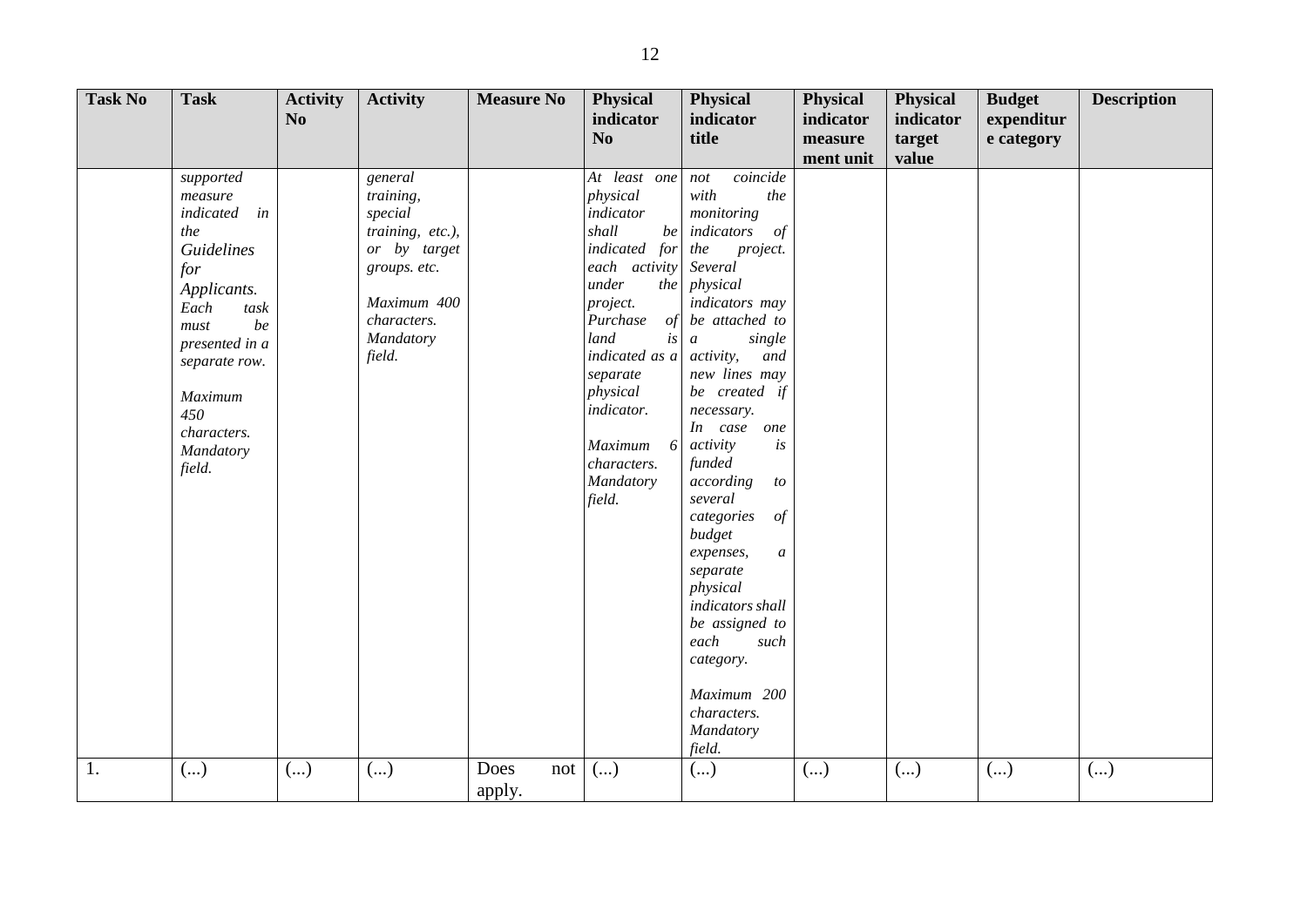#### 13

#### **6.1. Summary of the project justification:**

*(When filling in a application form, the project justification table without the description section is visible and printed).*

## **7. PROJECT BUDGET**

*(Cost categories 1–3 are filled in only for the projects funded from the European Regional Development Fund and the Cohesion Fund, also in the cases when crossfinancing is requested for the projects financed from the European Social Fund. Cost categories 4–7 apply to all projects. A project budget can indicate only eligible costs on the basis of the costs eligible to be funded from the EU structural funds specified in the Guidelines for Applicants. Project budget items by each cost category are filled in having regard to the Recommendations regarding the compliance of project expenses with the requirements of structural funds of the European Union published at the website [www.esinvesticijos.lt.](http://www.esinvesticijos.lt/) The total of the project budget costs shall be computed by automatically adding the amounts entered in Section* '*Total eligible costs*'*.*

 $(\omega_{\text{max}})$ 

|                                  |                                 |                                                     |                                                   |                                |                                                         | $($ Cul $\cup$                         |
|----------------------------------|---------------------------------|-----------------------------------------------------|---------------------------------------------------|--------------------------------|---------------------------------------------------------|----------------------------------------|
| <b>Physical</b><br>indicator No. | <b>Physical indicator title</b> | <b>Physical</b><br>indicator<br>measurement<br>unit | <b>Number of</b><br>physical<br><b>indicators</b> | <b>Total eligible</b><br>costs | <b>Implemented not in</b><br>the programme<br>territory | <b>Cost justification</b>              |
| The cost                         | The names of cost               | The values are                                      | The target values                                 | Please enter at                | The section is marked                                   | Please provide a justification of the  |
| category No.                     | categories indicated            | automatically                                       | of the physical                                   | each indicator                 | in case a physical                                      | cost at each physical indicator (or    |
| indicated                        | further shall not be            | transferred from                                    | <i>indicator</i> are                              | the required                   | <i>indicator is sought by</i>                           | the specifying lines), the method used |
| further shall                    | changed. The lines are          | Section 8 'Name                                     | <i>automatically</i>                              | eligible                       | <i>implementing activities</i>                          | to compute the costs, the documents    |
| not be                           | filled in by                    | of the physical                                     | transferred from                                  | amount to                      | of the European Social                                  | supporting the calculation of the      |
| changed.                         | automatically                   | indicator' of                                       | Section 9 'Name                                   | achieve the                    | Fund not in the EU, or                                  | estimated costs, and other important   |
| Numbers of                       | transferring the data           | Article 6                                           | of the target                                     | <i>indicator.</i>              | when activities of the                                  | information.                           |
| physical                         | from Section 7 'Name of         | <i>Project</i>                                      | physical                                          | <b>Maximum</b>                 | European Social Fund                                    | Maximum 2,000 characters.              |
| <i>indicators are</i>            | the physical indicator'         | justification' of                                   | indicator' of                                     | number of                      | or the Cohesion Fund                                    | Mandatory field.                       |
| automatically                    | of Article 6 'Project           | the application.                                    | Article 6 'Project                                | symbols $-9$                   | are implemented in                                      |                                        |
| transferred                      | justification' of the           | Maximum 20                                          | justification' of                                 | <i>figures before</i>          | another EU Member                                       |                                        |
| from Section 6                   | application. If                 | <i>characters.</i>                                  | the application.                                  | a comma, and                   | State (not in                                           |                                        |
| of Article 6                     | necessary, the physical         | Mandatory field.                                    | Maximum number                                    | two decimals.                  | Lithuania), and section                                 |                                        |
| <i>Project</i>                   | <i>indicators may be</i>        |                                                     | of symbols $-9$                                   | <b>Mandatory</b>               | "Cost justification"                                    |                                        |
| justification' of                | specified by providing          |                                                     | figures before a                                  | field.                         | indicates the country                                   |                                        |
| the                              | the name of a second-           |                                                     | comma, and two                                    |                                | in which the activity                                   |                                        |
| application.                     | level physical indicator        |                                                     | decimals.                                         |                                | shall be carried out                                    |                                        |
| Maximum 9                        | and creating additional         |                                                     | Mandatory field.                                  |                                | (not applicable in case                                 |                                        |
| <i>characters.</i>               | lines (e.g. by entering         |                                                     |                                                   |                                | of representation                                       |                                        |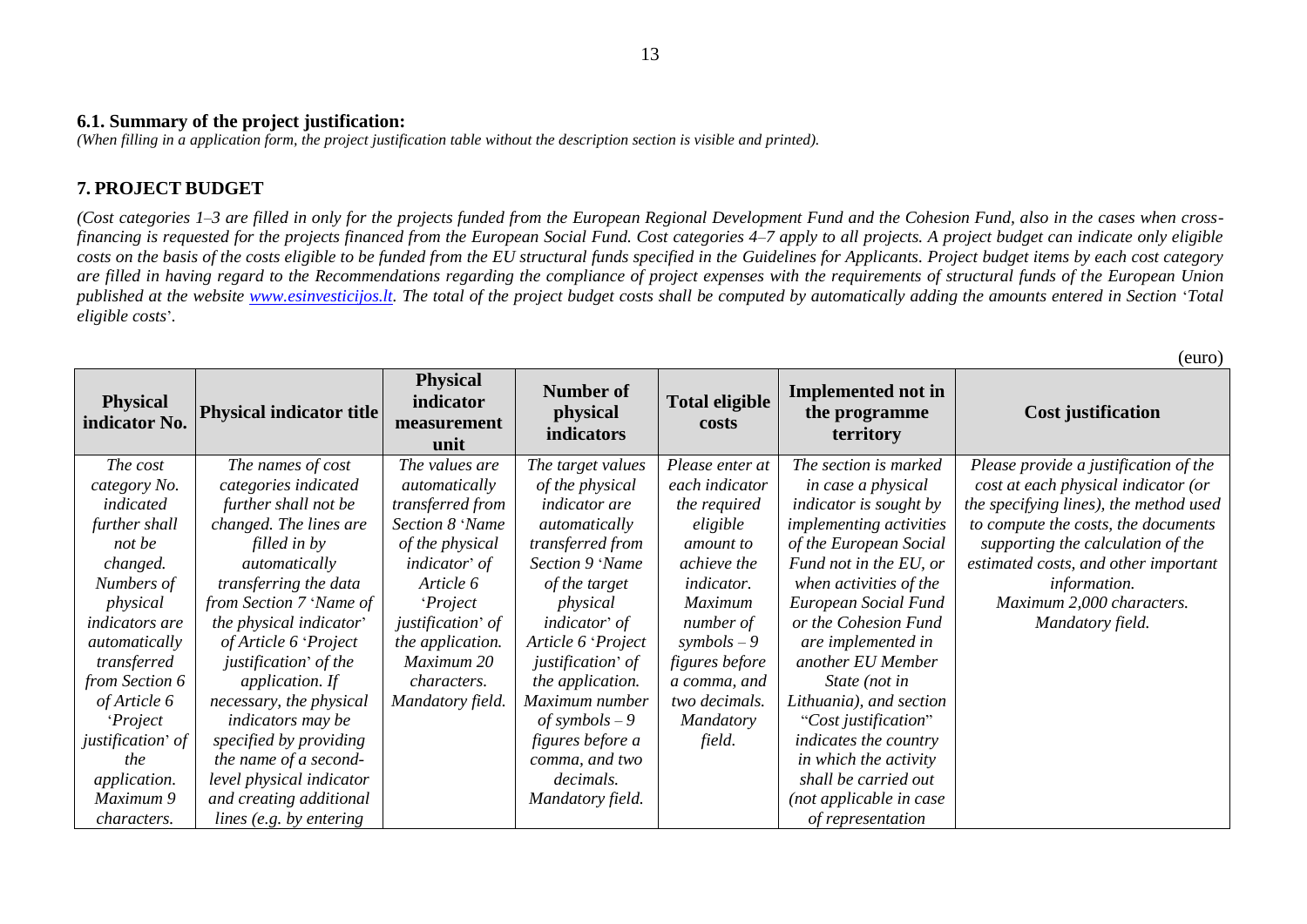| <b>Physical</b><br>indicator No. | <b>Physical indicator title</b>                                                                                                                                   | <b>Physical</b><br>indicator<br>measurement<br>unit | <b>Number of</b><br>physical<br>indicators | <b>Total eligible</b><br>costs | <b>Implemented not in</b><br>the programme<br>territory                             | <b>Cost justification</b> |
|----------------------------------|-------------------------------------------------------------------------------------------------------------------------------------------------------------------|-----------------------------------------------------|--------------------------------------------|--------------------------------|-------------------------------------------------------------------------------------|---------------------------|
| Mandatory<br>field.              | $No. 1.1.1.1$ in the first<br>section). The number of<br>specifying rows that can<br>be created is not limited.<br>Maximum 200<br>characters. Mandatory<br>field. |                                                     |                                            |                                | activity according to<br>the Guidelines for<br>Applicants). Maximum<br>1 character. |                           |
| 1.                               | Land                                                                                                                                                              | Does not apply                                      | Does not apply                             | Does not<br>apply              | Does not apply                                                                      | Does not apply            |
|                                  | Purchase of land is<br>indicated as a separate<br>physical indicator.                                                                                             |                                                     |                                            |                                |                                                                                     |                           |
|                                  |                                                                                                                                                                   |                                                     |                                            |                                |                                                                                     |                           |
| 2.                               | <b>Immovable property</b>                                                                                                                                         | Does not apply                                      | Does not apply                             | Does not<br>apply              | Does not apply                                                                      | Does not apply            |
|                                  |                                                                                                                                                                   |                                                     |                                            |                                |                                                                                     |                           |
| 3.                               | Construction,<br>reconstruction,<br>repair and other<br>works                                                                                                     | Does not apply                                      | Does not apply                             | Does not<br>apply              | Does not apply                                                                      | Does not apply            |
|                                  |                                                                                                                                                                   |                                                     |                                            |                                |                                                                                     |                           |
| 4.                               | Equipment,<br>machinery and other<br>assets                                                                                                                       | Does not apply                                      | Does not apply                             | Does not<br>apply              | Does not apply                                                                      | Does not apply            |
|                                  |                                                                                                                                                                   |                                                     |                                            |                                |                                                                                     |                           |
| 5.                               | Project<br>implementation                                                                                                                                         |                                                     |                                            |                                |                                                                                     |                           |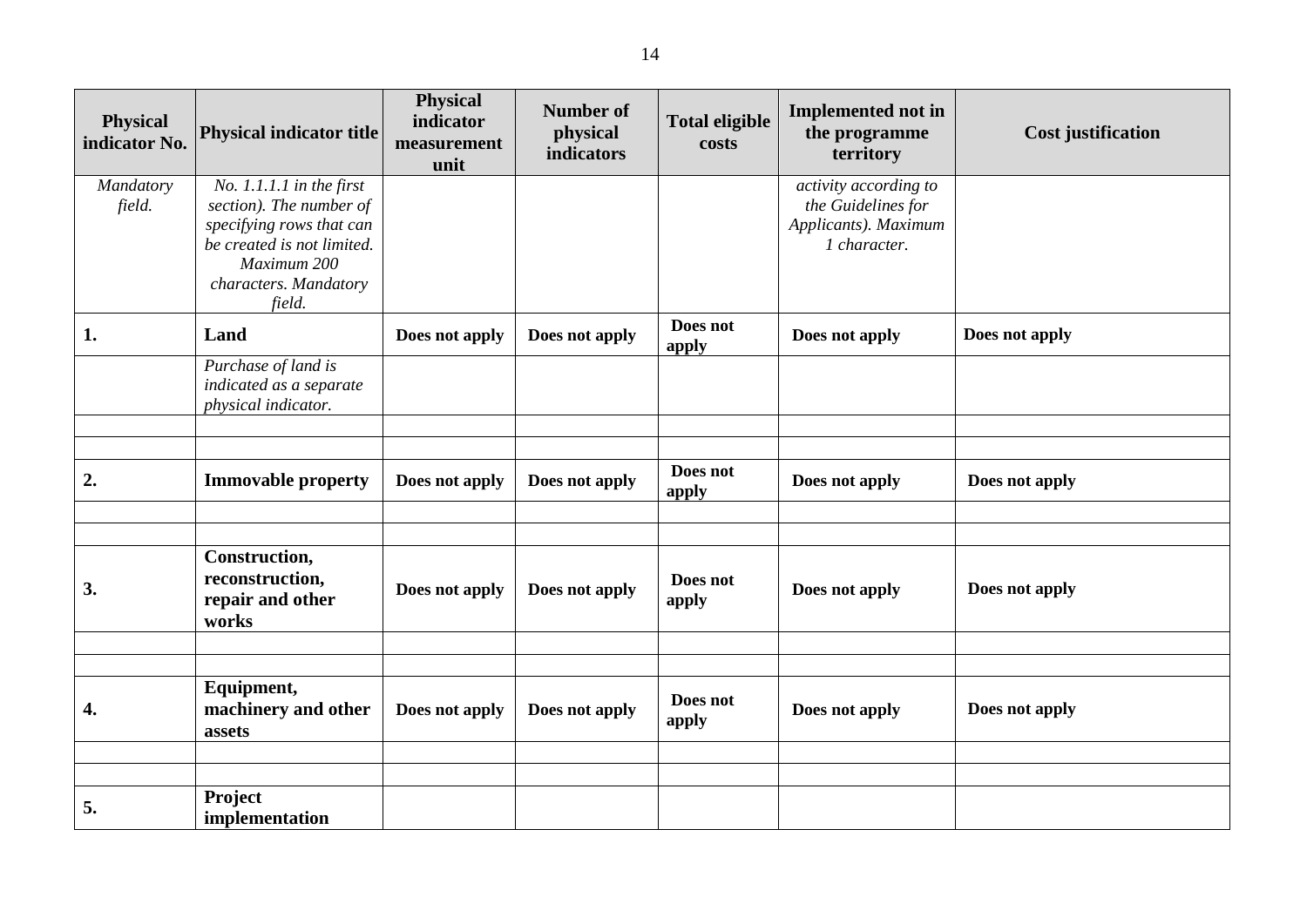| <b>Physical</b><br>indicator No. | <b>Physical indicator title</b>                                                         | <b>Physical</b><br>indicator<br>measurement<br>unit | <b>Number of</b><br>physical<br>indicators | <b>Total eligible</b><br>costs | Implemented not in<br>the programme<br>territory | <b>Cost justification</b>                                                                                                                                                                                                     |
|----------------------------------|-----------------------------------------------------------------------------------------|-----------------------------------------------------|--------------------------------------------|--------------------------------|--------------------------------------------------|-------------------------------------------------------------------------------------------------------------------------------------------------------------------------------------------------------------------------------|
|                                  |                                                                                         |                                                     |                                            |                                |                                                  |                                                                                                                                                                                                                               |
|                                  |                                                                                         |                                                     |                                            |                                |                                                  |                                                                                                                                                                                                                               |
| 6.                               | <b>Information about</b><br>the project                                                 | Does not apply                                      | Does not apply                             | Does not<br>apply              | Does not apply                                   | Does not apply                                                                                                                                                                                                                |
| 7.                               | <b>Indirect costs and</b><br>other costs according<br>to the fixed project<br>cost rate |                                                     |                                            |                                |                                                  | Cost category 7 of the budget cannot<br>be divided into individual lines. The<br>amount of eligible costs calculated<br>according to the conditions set forth<br>in the Guidelines for Applicants is<br>entered in Section 5. |
| <b>Total</b>                     |                                                                                         |                                                     |                                            |                                |                                                  |                                                                                                                                                                                                                               |

#### **7.1. Project budget summary:**

*(When filling in an application form, the project budget without the description of the cost justification is visible and printed).*

# **8. PROJECT ACTIVITIES IMPLEMENTATION SCHEDULE**

| <b>8.1. Project implementation duration</b> | Please enter estimated project implementation duration at an accuracy of a month from the contract signature date   |
|---------------------------------------------|---------------------------------------------------------------------------------------------------------------------|
| (months)                                    | to the implementation of project activities, i.e. the number of months to complete all activities under the project |
|                                             | after the contract signature. Please enter a number only. Maximum 110 characters. After the number is entered,      |
|                                             | clicking on any other field will show the entered number of months. Mandatory field.                                |

| <b>Activity No</b> | <b>Activity name</b>                           | <b>Started before the</b><br>conclusion of the<br>project contract | <b>Project contract</b><br>month in which the<br>project activities<br>start | <b>Project contract</b><br>month in which<br>the project<br>activities end | Substantiation of the activity period                                               |
|--------------------|------------------------------------------------|--------------------------------------------------------------------|------------------------------------------------------------------------------|----------------------------------------------------------------------------|-------------------------------------------------------------------------------------|
| Number of          | Name of a project activity is                  | Not applicable                                                     | Please indicate the                                                          |                                                                            | $\vert$ Please indicate the $\vert$ Please indicate the sequence that the stages of |
| project            | <i>automatically entered from</i>              |                                                                    | serial number of the                                                         | serial number of                                                           | activity will (or already are) implemented'                                         |
|                    | activities are Section 6 of Article 4 'Project |                                                                    | month of the start of                                                        | the month when the                                                         |                                                                                     |
|                    | automatically   justification' of the          |                                                                    | the project activity                                                         |                                                                            | project activity was Maximum 1,000 characters.                                      |
| transferred        | <i>application.</i>                            |                                                                    | counting from the                                                            | completed counting Mandatory field.                                        |                                                                                     |
| from Section       |                                                |                                                                    | planned project                                                              | from the planned                                                           |                                                                                     |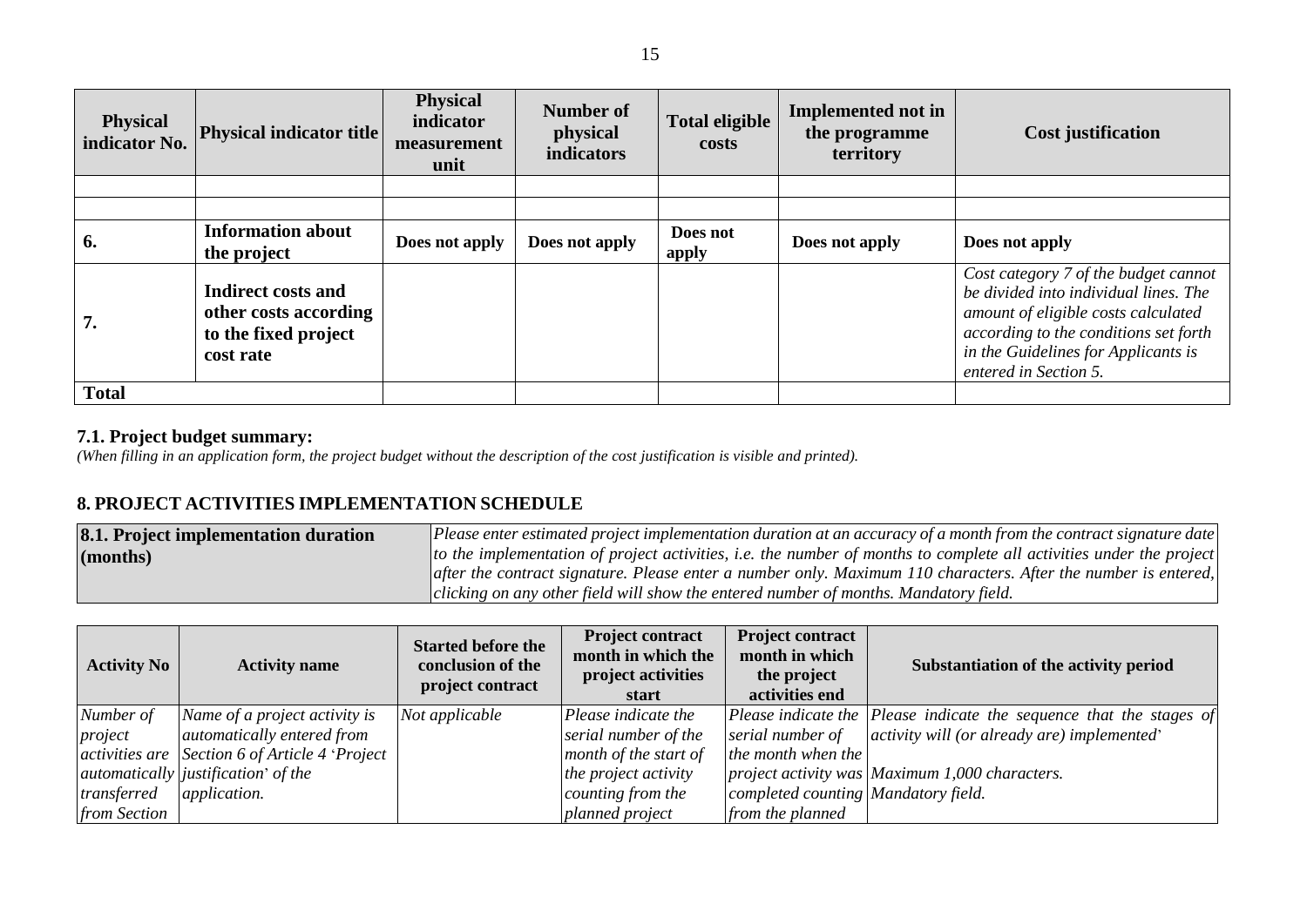| 6 of Article 3         |     |     | contract signature        | project contract |            |
|------------------------|-----|-----|---------------------------|------------------|------------|
| Project                |     |     | date.                     | signature date.  |            |
| <i>justification</i> ' |     |     |                           | Please enter a   |            |
| of the                 |     |     | The first project         | number from 1 to |            |
| <i>application.</i>    |     |     | implementation month 110. |                  |            |
|                        |     |     | does not have to be       | Mandatory field. |            |
|                        |     |     | January.                  |                  |            |
|                        |     |     | Please enter a number     |                  |            |
|                        |     |     | from $1$ to $110$ .       |                  |            |
|                        |     |     | Mandatory field.          |                  |            |
| (…                     | (…) | (…, | (…                        | (…               | ر • • • با |

## **9. INFORMATION ABOUT THE PROCUREMENTS IN PROGRESS AND COMPLETED BEFORE THE SUBMISSION OF THE APPLICATION (NOT APPLICABLE)**

(euro)

### **10. INFORMATION ABOUT THE REVENUE OF THE PROJECT**

*(Please select one of Sub-Articles 10.1–10.4. In case of a joint measure project, revenues from all the activities of the project are estimated cumulatively).*

| 10.1. $\Box$ No revenue will be                                                                                                          | Please mark the article when no revenue is planned from implementing the project.                                                                                                                                                                                                                                                                                                               |
|------------------------------------------------------------------------------------------------------------------------------------------|-------------------------------------------------------------------------------------------------------------------------------------------------------------------------------------------------------------------------------------------------------------------------------------------------------------------------------------------------------------------------------------------------|
| generated<br>bv                                                                                                                          | Maximum 1 character.                                                                                                                                                                                                                                                                                                                                                                            |
| implementing the project                                                                                                                 |                                                                                                                                                                                                                                                                                                                                                                                                 |
| 10.2.<br><b>The</b><br>project<br>implementation<br>will<br>generate revenues and they                                                   | Please mark the article when project implementation is intended to generate income has been estimated in advance. The<br>amount estimated to be generated by implementing the project and/or in the post-funding period is entered in line $3.1$ 'Of which<br>estimated forthcoming net income' in Table 'Funding sources of eligible costs of the project' of article 11 of the proposal form. |
| are estimated in advance                                                                                                                 | Maximum 1 character.                                                                                                                                                                                                                                                                                                                                                                            |
| 10.3.<br><b>The</b><br>implementation<br>the<br>of<br>will<br>project<br>generate<br>revenues but they cannot be<br>estimated in advance | Please mark the article when revenues are generated in the course of the implementation of the project, however, it is not yet possible<br>to estimate the projects that will be created due to the project, or forecast the demand for the services.<br>Maximum 1 character.                                                                                                                   |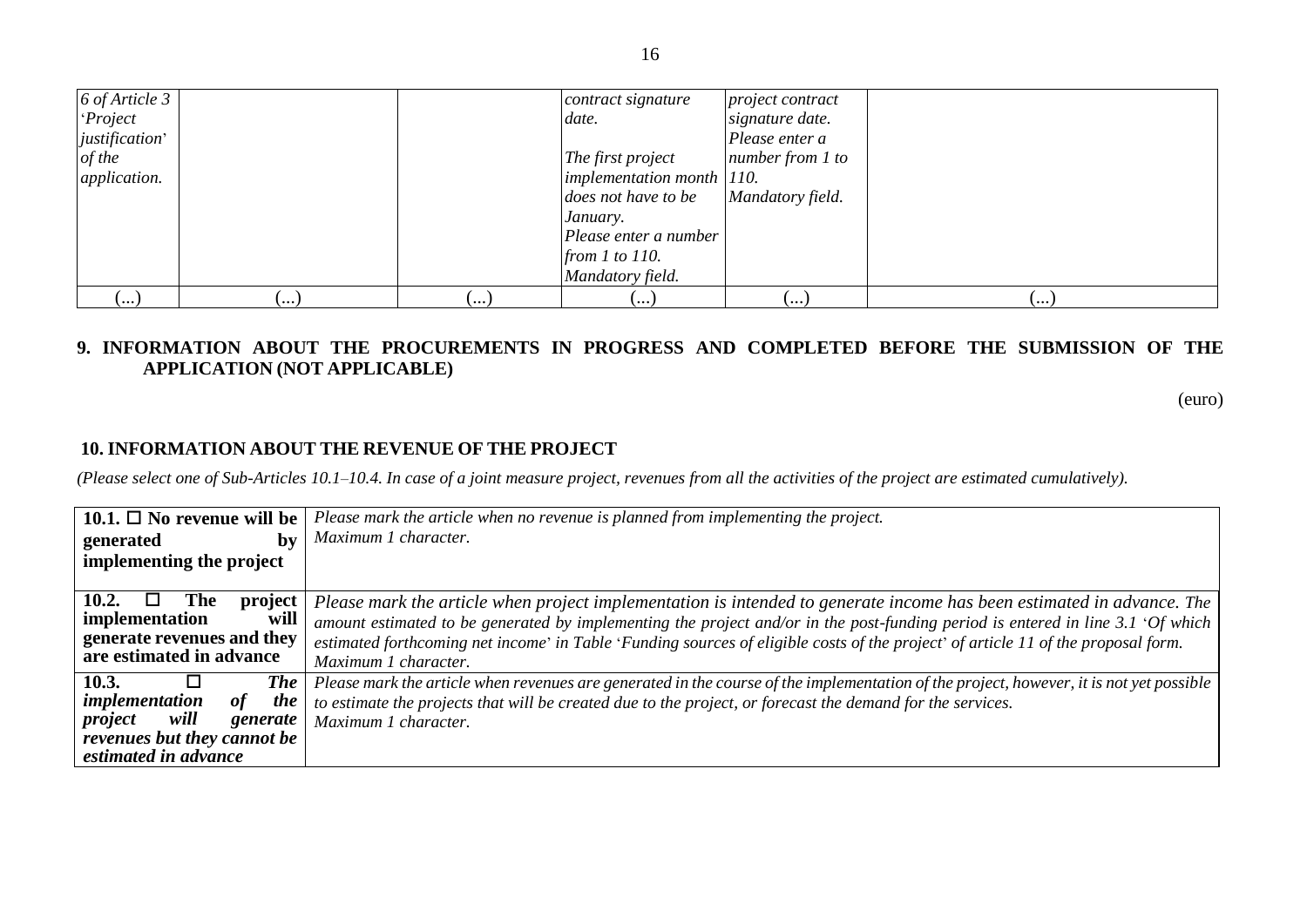*Please mark the article in case the amount of eligible costs of a project does not exceed EUR 100,000.*

# **11. SOURCES FOR FUNDING THE ELIGIBLE COSTS OF THE PROJECT**

(euro) **Name of the funding source Amount 1. Requested funds** *Please indicate the amount requested to be allocated for funding the project. Please enter a number only. In case letters are entered, an error message appears. Mandatory field. Maximum number of symbols* – *9 figures before a comma, and two decimals.* **2. Own funds of the Applicant and the partner (s)**  $(2.1+2.2)$  Please indicate the amount of own funds (contribution), i.e. the amount secured by the *Applicant. Computed by automatically summing up the amounts under Sub-Articles 2.1 and 2.2.* **2.1. Public funds** *(2.1.1+2.1.2+2.1.3) Please indicate the amount that the Applicant will secure from the budget of the Republic of Lithuania, municipal budgets and other public financing sources. Computed by automatically summing up the amounts under Sub-Articles 2.1.1 and 2.1.3.* 2.1.1. Funds of the state budget of the Republic of Lithuania *Please indicate the amount that the Applicant will secure, and whose source is the state budget of the Republic of Lithuania. Please enter a number only. Maximum number of symbols* – *9 figures before a comma, and two decimals.*  2.1.2. Municipality budget funds *Please indicate the amount that the Applicant will secure, and whose source is the funds of municipality budgets. Please enter a number only. Maximum number of symbols* – *9 figures before a comma, and two decimals.*  2.1.3. Other public sources of funding *Please indicate the amount that the Applicant will secure, and whose source is the public sources (e.g. the Employment Fund, funds of State-owned companies, funds of other legal persons that are the contracting authorities referred to in Items 1–3 of Article 4(1) of the Law on Public Procurement of the Republic of Lithuania. Please enter a number only. Maximum number of symbols* – *9 figures before a comma, and two decimals.*  **2.2. Private funds** *(2.2.1+2.2.2) Automatically computed total of the amounts referred to in Sub-Articles 2.2.1 and 2.2.2, and that will be secured by the Applicant paying from own funds or other sources.*  2.2.1. Applicant's and partner's (partners') funds *Please indicate the amount to be secured by the Applicant and the partner(s) and that is not public funds. Please enter a number only. Maximum number of symbols* – *9 figures before a comma, and two decimals.*  2.2.2. Other sources of funding *Please indicate the amount to be secured by the Applicant and to be obtained from other funding sources, e.g., bank loan. Please enter a number only. Maximum number of symbols* – *9 figures before a comma, and two decimals.*  **3. Total** *(1+2) Please indicate the total amount of eligible amount of the project (automatically computed total of the amounts indicated in Articles 1 and 2 of the Table). The amount must coincide with the amount of eligible costs indicated in the Table of Article 7 Project budget of the application. In case the amounts do*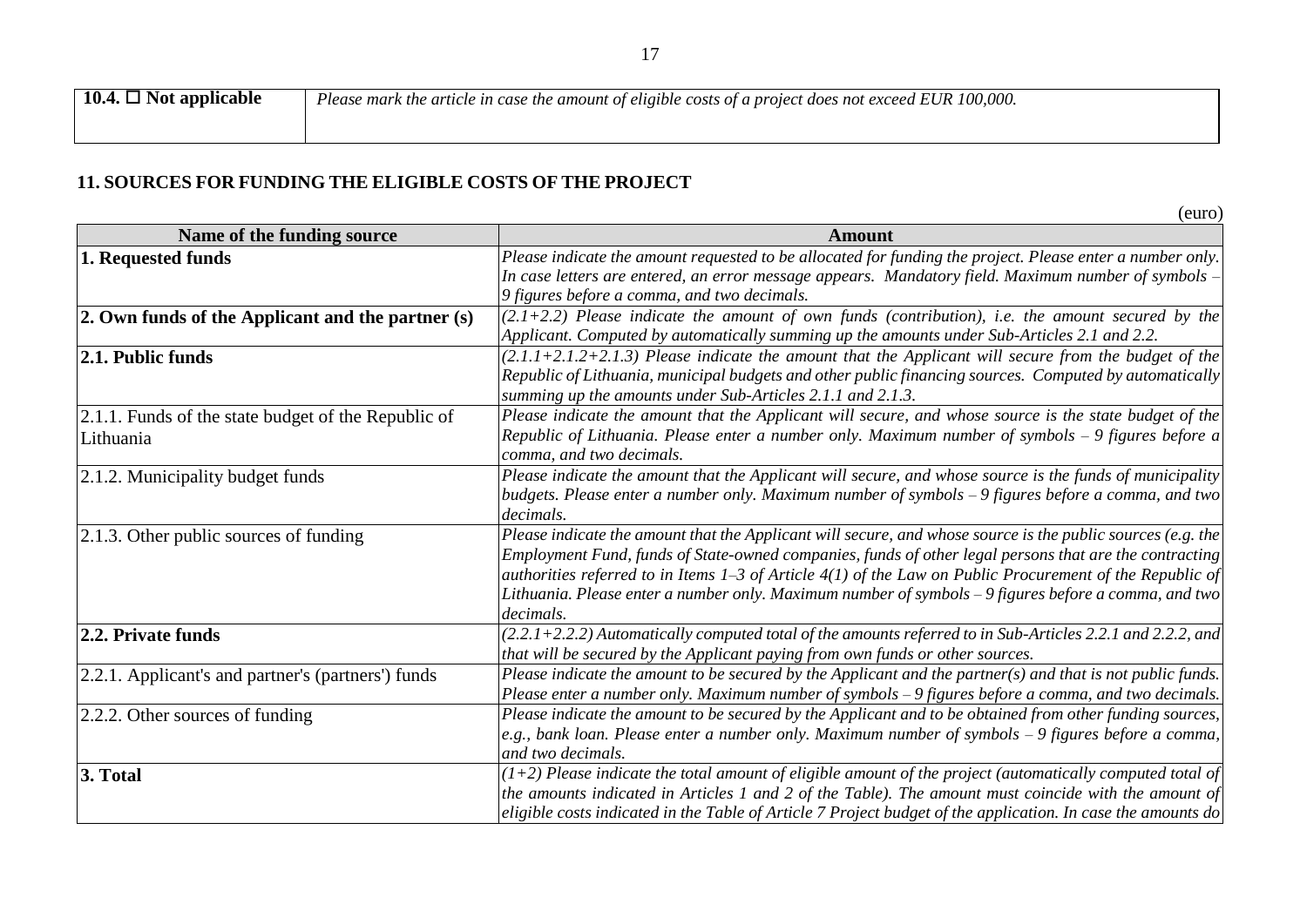|                                                     | not coincide, the financial source row "Total' is marked in red, and an error message is displayed.             |
|-----------------------------------------------------|-----------------------------------------------------------------------------------------------------------------|
| [3.1. Of which estimated to generate net revenues.] | $ Please$ indicate the amount of income estimated to be generated and by which the eligible amount declared $ $ |
|                                                     | to the European Commission is deducted. This amount is equal to the amount of eligible costs that will be       |
|                                                     | covered from the estimated net revenues from project activities, therefore the amount cannot be financed        |
|                                                     | from EU structural funds, and the amount must be financed from own funds (contribution) of the Applicant        |
|                                                     | $ $ and/or the partner(s). Depending upon the source of the funds that the Applicant and/or the partner(s)      |
|                                                     | will use to fund the amount, please fill in a respective section of Article 2 'Own funds of the Applicant and   |
|                                                     | the partner(s)' of the present Table.                                                                           |
|                                                     | Please enter only a number that cannot be larger than the number indicated in Article 2 of this Table.          |
|                                                     | $\vert$ Maximum number of symbols – 9 figures before a comma, and two decimals. Mandatory field if Item 10.2    |
|                                                     | of the application is marked.                                                                                   |

# **12. SPECIFICATION OF EXPENSES NOT MEETING THE ELIGIBILITY REQUIREMENTS (***NOT APPLICABLE***)**

# **13. MONITORING INDICATORS**

*(A project must pursue at least one product monitoring indicator of a measure of the Article 13.1 of the Operational programme according to which the project is being implemented).*

| <b>Monitoring indicator title</b>                                                                                                                                                                                           | <b>Measurement unit</b>             | <b>Target value</b>                                                                                                                                                   | Substantiation of the target                                                                                                                                                                                                                                                                                  |
|-----------------------------------------------------------------------------------------------------------------------------------------------------------------------------------------------------------------------------|-------------------------------------|-----------------------------------------------------------------------------------------------------------------------------------------------------------------------|---------------------------------------------------------------------------------------------------------------------------------------------------------------------------------------------------------------------------------------------------------------------------------------------------------------|
|                                                                                                                                                                                                                             |                                     |                                                                                                                                                                       | value                                                                                                                                                                                                                                                                                                         |
|                                                                                                                                                                                                                             | 13.1. Product monitoring indicators |                                                                                                                                                                       |                                                                                                                                                                                                                                                                                                               |
| Researchers participating in ESF activities designed<br>for studies under informal education programmes<br>Researchers that left abroad for<br>professional<br>development using ESF investment<br>Implemented R&D projects | unit<br>unit<br>unit                | Please indicate a target monitoring<br>value intended to be attained before<br>the end of the implementation of<br>project activities.<br>Please enter a number only. | Please specify the principles for the<br>calculation of the target value, that<br>would support the assumption that the<br>target value is realistic and will be<br>attained by the end of the project<br>implementation<br>It is necessary to indicate a link to the<br>logical justification of the project |
|                                                                                                                                                                                                                             |                                     |                                                                                                                                                                       | (activities, physical indicator, budget<br>or rates), project continuation<br>indicator or other information<br>indicated in the application that<br>would support the reasonableness of<br>the target value while implementing<br>the project.                                                               |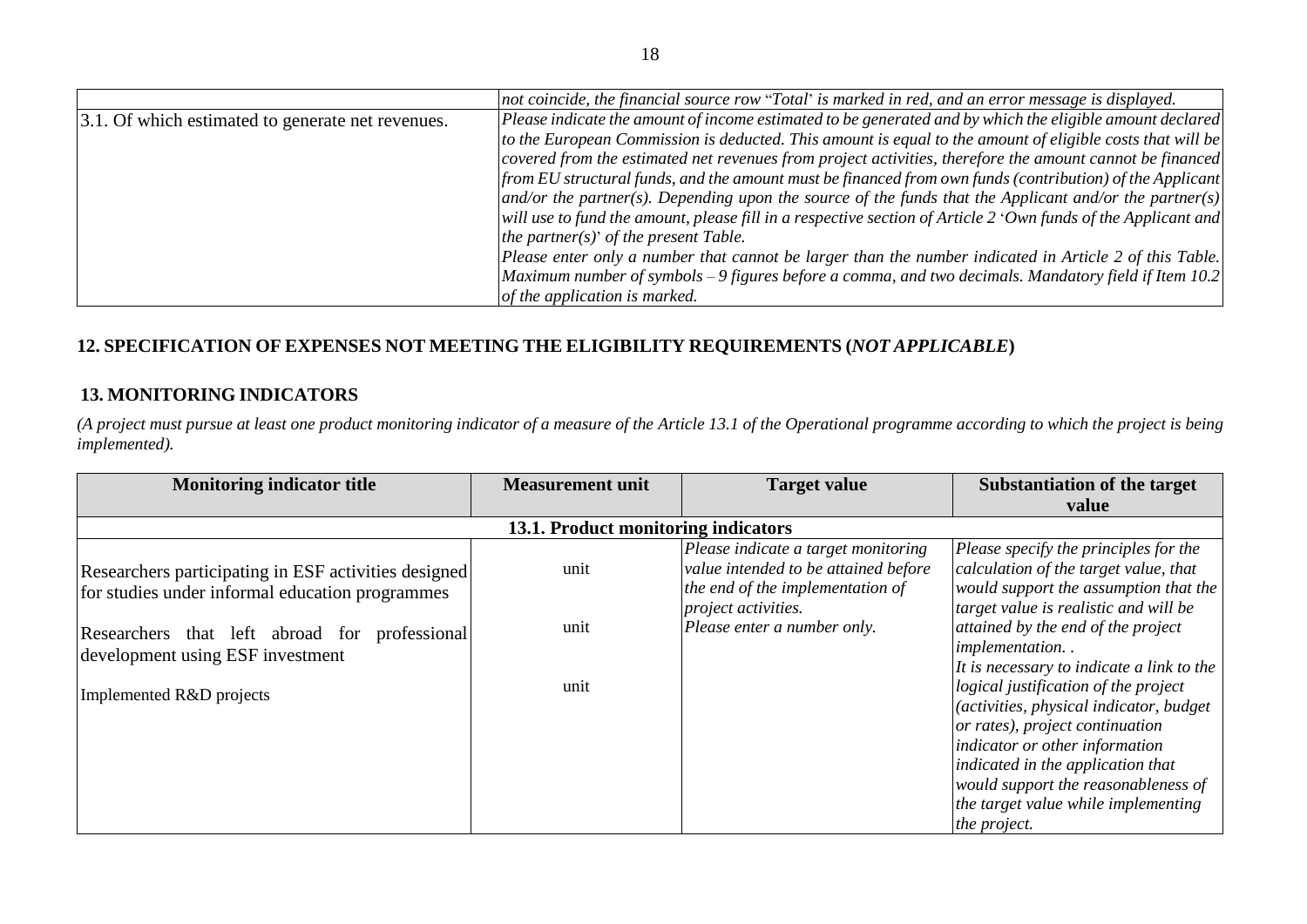|                                                      |  |  | Maximum 2,000 characters.<br>Mandatory field. |  |
|------------------------------------------------------|--|--|-----------------------------------------------|--|
| 13.2. Outcome monitoring indicators (DOES NOT APPLY) |  |  |                                               |  |
|                                                      |  |  |                                               |  |

## **14. PROJECT COMPLIANCE WITH THE HORIZONTAL PRINCIPLES**

### **14.1. The implementation of the project will ensure the compliance with horizontal principles**

*Horizontal principles are those of sustainable development, gender equality, non-discrimination based on gender, race, nationality, language, origin, social standing,*  beliefs and views, disability, sexual orientation, ethnicity or religion (hereinafter – non-discrimination). To be marked if the project does not infringe horizontal principles. *Maximum 1 character. Mandatory field.*

**14.2. Will the implementation of the project actively contribute to the implementation of horizontal principles?** *(NOT APPLICABLE)*

### **15. INFORMATION ABOUT THE PROJECT**

*(The Applicant must select to implement information measures as set forth in the Rules on the Administration and Financing of Projects, and the Guidelines for Applicants. Sub-Articles 15.3 and 15.4 do not apply to Global grant measures.)*

| <b>Information measure(s)</b>                                | <b>Applicable</b> | <b>Description</b>                                                                      |
|--------------------------------------------------------------|-------------------|-----------------------------------------------------------------------------------------|
| 15.1. To publish at the internet website the information     |                   | Mark 'Applicable' if the Project implementer has an internet website.                   |
| about the implemented Project, describe its objectives,      | □                 | In case 'Applicable' is selected, please indicate the internet website address, and, if |
| results, or inform about funding from a relevant EU          |                   | relevant, a short description of the information measure.                               |
| structural fund $(s)$ .                                      |                   | Maximum 300 characters. Mandatory if marked 'Applicable'.                               |
| 15.2. At the beginning of the Project implementation         |                   | Please mark 'Applicable' Please provide a short description of the information measure. |
| $ put, in a place prominent to the public (for example, at)$ | □                 | Maximum 300 characters. Mandatory if marked 'Applicable'.                               |
| the entrance to the building), at least one poster (not      |                   |                                                                                         |
| smaller than A3 format) presenting the information           |                   |                                                                                         |
| about the Project implemented, and the funding from a        |                   |                                                                                         |
| relevant EU structural fund(s).                              |                   |                                                                                         |
| $ 15.3$ . At the beginning of the Project implementation put | □                 | Does not apply.                                                                         |
| in a prominent place a temporary information plate, or       |                   |                                                                                         |
| place a temporary information billboard.                     |                   |                                                                                         |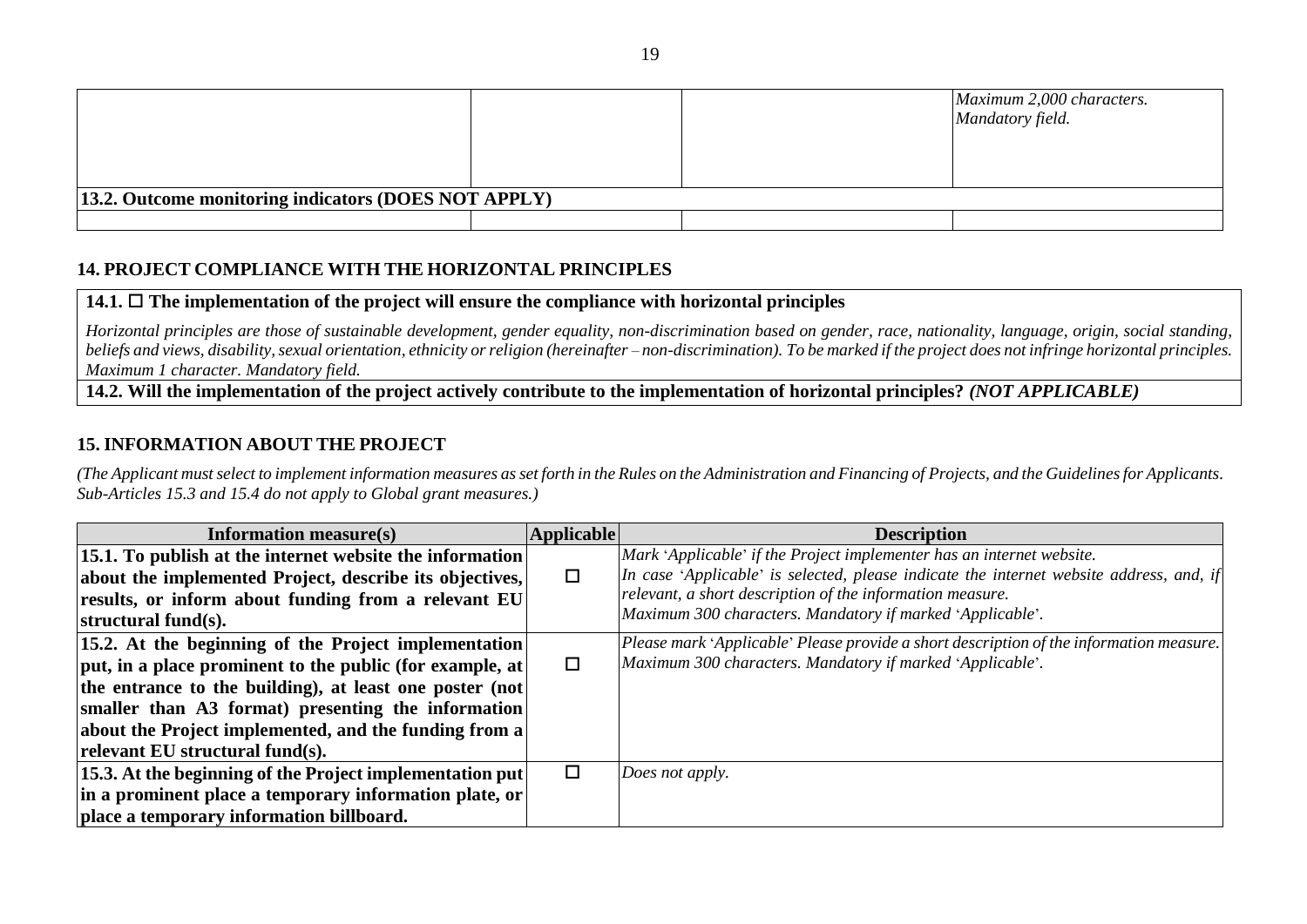| [15.4. Before the date of the final payment request, place]    |   | Does not apply.                                                                       |
|----------------------------------------------------------------|---|---------------------------------------------------------------------------------------|
| a permanent information plate or install a permanent           |   |                                                                                       |
| information billboard in a prominent place.                    |   |                                                                                       |
| $\vert$ 15.5. Inform the persons implementing the Project, the |   | Please note 'Applies'. Please provide a short description of the information measure. |
| project target groups and other persons benefiting from        | □ | Maximum 300 characters. Mandatory field.                                              |
| the outcome of the project about the funding of the            |   |                                                                                       |
| <b>Project from a specific structural fund(s) of the EU,</b>   |   |                                                                                       |
| and/or the state budget of the Republic of Lithuania; this     |   |                                                                                       |
| information must be presented in the certificates              |   |                                                                                       |
| confirming the participation or other documents.               |   |                                                                                       |
|                                                                |   |                                                                                       |

| <b>16. SHEDULED BEGINNING OF THE</b><br><b>IMLEMENTATION OF THE PROJECT</b><br><b>ACTIVITIES</b> | Please indicate the beginning of the implementation of the project activities which must coincide<br>with the beginning date of the project activities that are launched first, e.g. 01-01-2017 Maximum<br>10 characters. Mandatory field. |
|--------------------------------------------------------------------------------------------------|--------------------------------------------------------------------------------------------------------------------------------------------------------------------------------------------------------------------------------------------|
|                                                                                                  |                                                                                                                                                                                                                                            |
| <b>17. SCHEDULED COMPLETION OF THE</b>                                                           | To be filled in the Grant application form only.                                                                                                                                                                                           |
| <b>IMLEMENTATION OF THE PROJECT</b>                                                              | Please indicate the end of the implementation of the project activities that which coincide with  <br>the end date of the project activities that are launched last, e.g. $31-12-2018$ Maximum 10                                          |

| UEN<br>the contract of the contract of the contract of the | characters. Mandatory field. |
|------------------------------------------------------------|------------------------------|
|                                                            |                              |

## **18. INFORMATION OF THE ACCOUNT OF THE APPLICANT OPENED WITH A CREDIT INSTITUTION (NOT APPLICABLE)**

## **19. OTHER ISSUES (NOT APPLICABLE)**

**ACTIVITIES**

### **20. LIST OF THE ANNEXES TO THE APPLICATION**

*(The Applicant shall enter in the Table the Annexes that are to be submitted according to the Guidelines for Applicants. Please mark* '*Submitted*' *at Section 3 of the name of each Annex indicated in the Table, if such Annex must be submitted according to the requirements of the Guidelines for Applicants, and the Applicant actually submits*  such Annex. Other Annexes are entered at the end of the Tables, where the Guidelines for Applicants in fact require such Annexes to be provided. All forms of the *Annexes to the application are published at the website [www.esinvesticijos.lt.](http://www.esinvesticijos.lt/))*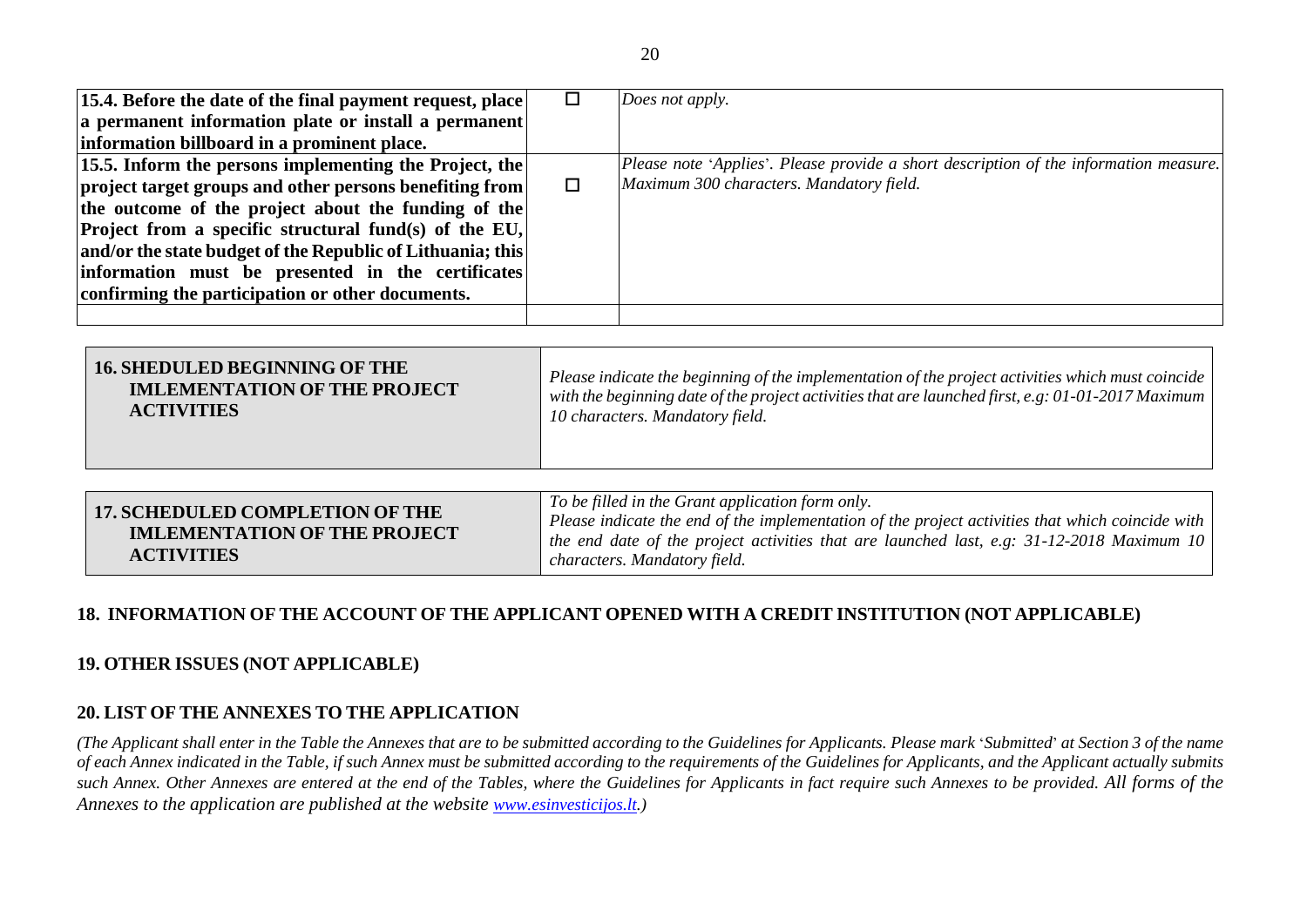| $N\mathfrak{o}$ . | Title of the Annex                                       | To mark if submitted        | <b>Total pages</b>    |
|-------------------|----------------------------------------------------------|-----------------------------|-----------------------|
| 1.                | <b>Partner's declaration</b>                             | Does not apply.             | Does not apply.       |
| 2.                | Information about the revenues generated by the          | Does not apply.             | Does not apply.       |
|                   | projects co-funded from the EU structural funds          |                             |                       |
| 3.                | Information about State aid granted to the projects co-  | Does not apply.             | Does not apply.       |
|                   | funded from the EU structural funds (except the 'de      |                             |                       |
|                   | minimis" aid)                                            |                             |                       |
| 4.                | Information about the environmental requirements         | Does not apply.             | Does not apply.       |
|                   | for the project                                          |                             |                       |
| 5.                | Questionnaire regarding the eligibility of the input     | Does not apply.             | Does not apply.       |
|                   | and/or import value added tax for funding from the       |                             |                       |
|                   | structural funds of the European Union and/or the        |                             |                       |
|                   | <b>State budget of the Republic of Lithuania</b>         |                             |                       |
| 6.                | Project budget appropriation by applicants and           | Does not apply.             | Does not apply.       |
|                   | partners                                                 |                             |                       |
| 7.                | <b>Investment project</b>                                | Does not apply.             | Does not apply.       |
| 8.                | Annexes to the large-scale project application:          | Does not apply.             | Does not apply.       |
| 9.                | A letter signed by the Head of the Applicant or a        |                             | ()                    |
|                   | person authorised thereby regarding the capacities of    |                             |                       |
|                   | the institution of the Applicant (Project implementer)   |                             |                       |
|                   | implement the project, and the project<br>to             |                             |                       |
|                   | implementation security (model form of the letter is     |                             |                       |
|                   | published at the internet website of the Research        |                             |                       |
|                   | Council of Lithuania www.lmt.lt) (in Lithuanian)         |                             |                       |
| 10.               | Statistical Report on Research and Development           | Applicable to R&D companies | $\left(\ldots\right)$ |
|                   | (Form MT-02) approved by the Director of                 |                             |                       |
|                   | Department of Statistics of the Republic of Lithuania    |                             |                       |
| 11.               | List covering last 5 years preceding the closing date of | Applicable to R&D companies | $(\ldots)$            |
|                   | the call for proposals, which includes:                  |                             |                       |
| 11.1.             | signed patent or technology licensing agreements and     |                             |                       |
|                   | / or information on registered patents (maximum 5)       |                             |                       |
| 11.2.             | scientific publications of the company staff, including  |                             |                       |
|                   | the fellowship supervisor (with company affiliations)    |                             |                       |
|                   | (maximum 5)                                              |                             |                       |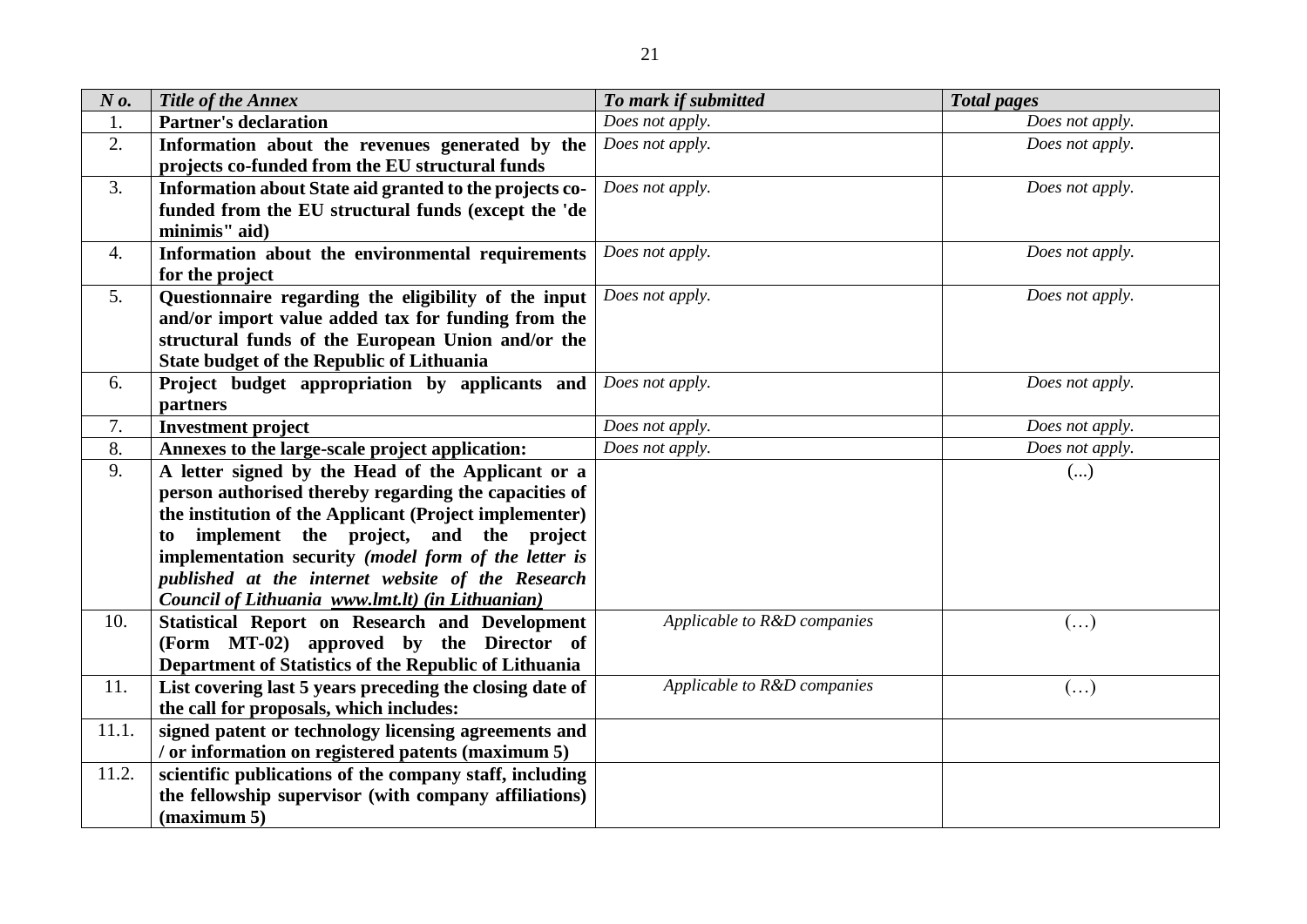| 11.3. | R&D projects carried out and executed on the basis of<br>the rights of a principal or partner or other R&D                                                                                                                                                                                                |                                                                                          |            |
|-------|-----------------------------------------------------------------------------------------------------------------------------------------------------------------------------------------------------------------------------------------------------------------------------------------------------------|------------------------------------------------------------------------------------------|------------|
|       | production (maximum 5)                                                                                                                                                                                                                                                                                    |                                                                                          |            |
| 12.   | A copy of documents certifying the doctoral degree of<br>the research fellow                                                                                                                                                                                                                              |                                                                                          | ()         |
| 13.   | Curriculum vitae of the research fellow (in Lithuanian<br>and English)                                                                                                                                                                                                                                    |                                                                                          | ()         |
| 14.   | A lists of the key research publications (no more than<br>10), and other research production (no more than 5<br>items) of the research fellow (in Lithuanian and<br>English)                                                                                                                              |                                                                                          | $(\ldots)$ |
| 15.   | A copy of documents certifying the doctoral degree of<br>the fellowship supervisor                                                                                                                                                                                                                        |                                                                                          | ()         |
| 16.   | Curriculum vitae of the fellowship supervisor (in<br><b>Lithuanian and English)</b>                                                                                                                                                                                                                       |                                                                                          | ()         |
| 17.   | A list of the key research publications published by the<br>fellowship supervisor in the course of the past five<br>years (no more than 10), and other research<br>production (no more than 5) (in Lithuanian and<br>English)                                                                             |                                                                                          | ()         |
| 18.   | Copies supporting the information on granting the<br>maternity, paternity or child raising leave.                                                                                                                                                                                                         | If applies                                                                               | ()         |
| 19.   | Copies of all authorisations to sign respective<br>documents                                                                                                                                                                                                                                              | In case the documents are signed by<br>persons other than the head of the<br>institution | $(\ldots)$ |
|       |                                                                                                                                                                                                                                                                                                           |                                                                                          |            |
| 20.   | A letter signed by the Head of the Applicant, or a<br>person authorised thereby certifying that the project<br>will not be financed from the budget of the Republic of<br>Lithuania allocated for the implementation of the<br>Agreement establishing the European Molecular<br><b>Biology Laboratory</b> |                                                                                          |            |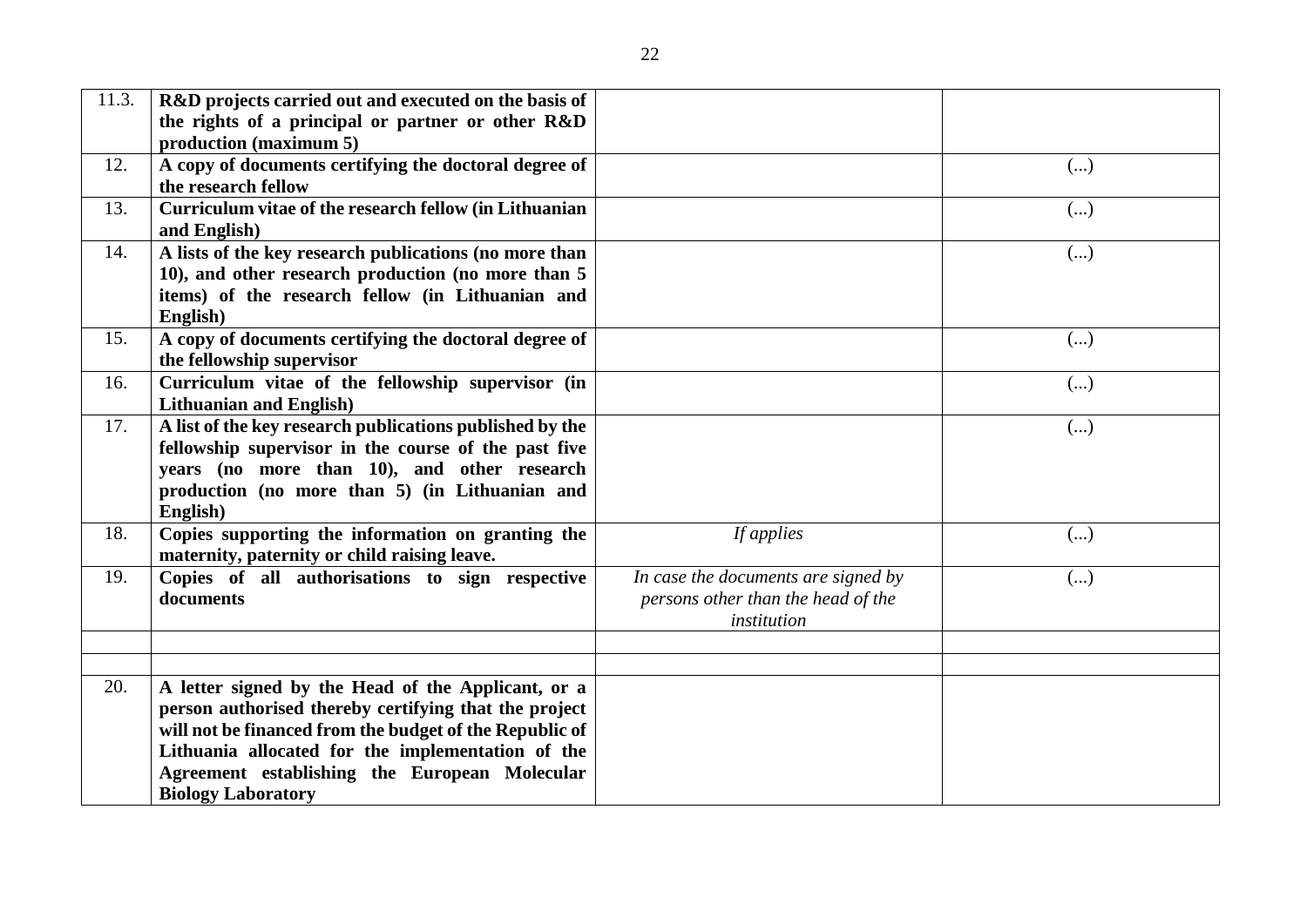#### **21. APPLICANT DECLARATION**

I certify that:

1. To the best of my knowledge the information provided in the present application and the documents attached thereto is truthful.

2. The funding requested is the minimum amount required for the implementation of the project.

3. I am familiar with the project financing conditions, the procedure and the requirements set forth in the Guidelines for Applicants. In case any new requirements or conditions are put in place in relation to amending the Guidelines for Applicants, I undertake to abide by the same.

4. I am aware that the project for the funding of which the present Application is submitted will be implemented from the funds of the EU structural funds for 2014-2020, and the budget funds of the Republic of Lithuania.

5. I hereby undertake, within the term set forth by the Implementing Authority, to submit the required information and/or perform the actions specified by the responsible authorities of the Republic of Lithuania and the EU, to be performed for the purpose of the application the legal acts of the Republic of Lithuania and the EU specified in the *Guidelines for Applicants.*

6. I, or the Applicant I represent has met all the obligations related to the payment of taxes and social insurance contributions according to the relevant legislation of the Republic of Lithuania, and, in case the Applicant is a legal entity registered abroad – according to the relevant legal acts of the respective foreign state (*this provision shall not apply to the institutions whose activities are funded from the budgets of the Republic of Lithuania and/or municipalities, and with respect to which the terms for the payment of taxes or social insurance contributions may be deferred in the manner specified in the legal acts of the Republic of Lithuania)*.

7. I, or the Head of the Applicant I represent, a general member(s) of the partnership, or a small partnership authorised to conclude contracts on behalf of the legal person, or the accountant(s), or another person(s) authorised to draw up and sign accounting documents do not have a conviction record, or unexpired conviction, and no judgement of conviction has been passed or has come into effect within the past 5 years regarding the activities specified in Article 2 of Annex 3 *Description of the restrictions to allocate financial support of the European Union, resources of the European Economic Area, the Norwegian Financial Mechanisms for 2009–2014, and the Lithuanian-Swiss cooperation programme for 2007–2012* of the *Rules for refunding the financial assistance to the State Budget* of the Republic of Lithuania approved by Resolution No. 590 of 30 May 2005 of the Government of the Republic of Lithuania *On the Approval of rules for refunding the financial assistance to the State Budget of the Republic of Lithuania* (this provision shall not apply if activities of the applicant are funded from the State budget of the Republic of Lithuania and/or budgets of municipalities, and/or the state monetary funds).

8. The Applicant that I represent and that has relocated its economic operations within the Member State or another Member State is not or has not been subject to any recovery procedure.

9. Neither I nor the Applicant I represent has been subject to any restrictions (up to 5 years) regarding the allocation of the EU financial assistance because of the illegal employment of third-country nationals.

10. The Applicant I represent has not been subject to bankruptcy or restructuring proceedings, no pre-trial investigation concerning its commercialeconomic activities has been instituted, and/or it is not being liquidated, and no creditor arrangement has been put in place for an out-of-court bankruptcy proceeding (*the provision does not apply to budgetary institution*); neither I nor the Applicant I represent as a natural person has not been subject to bankruptcy proceeding or a pre-trial investigation has been initiated because of the Applicant's economic-commercial activity.

11. Neither I nor the Applicant I represent has been subject to any restrictions to receive funding because the funds were not refunded within the term specified in the Decision, or only part of the funds has been repaid (*this restriction shall not apply to the institutions whose activities are funded from the*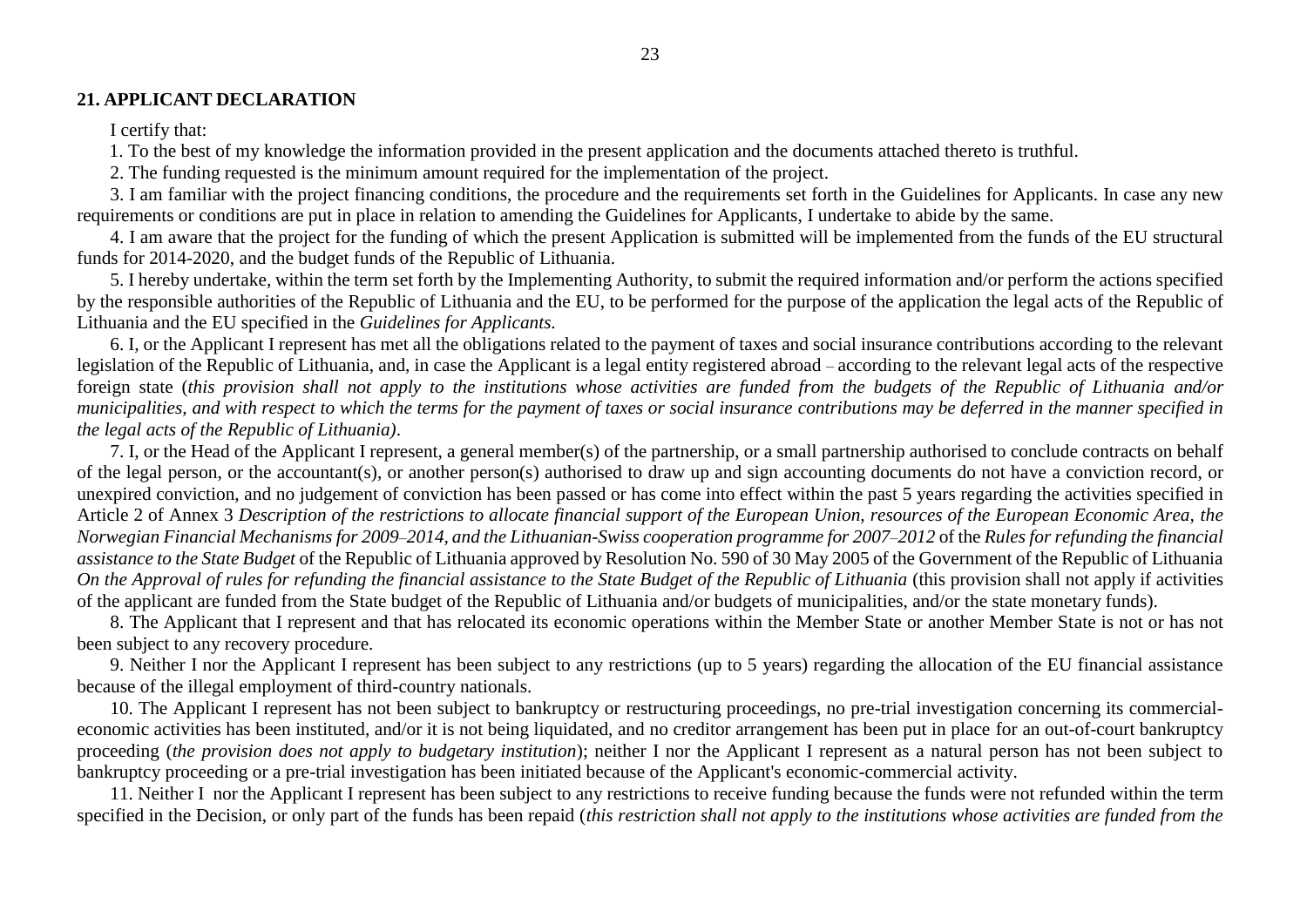*budgets of the Republic of Lithuania and/or municipalities, and/or public monetary funds, and the institutions whose activities are funded from the structural funds of the EU for 2007-20013, or the technical assistance of the EU structural funds for 2014-2020, the European Investment Fund and the European Investment Bank*).

12. At the time of the evaluation of the application the Applicant I represent has submitted its set of the annual financial statements to the Register of Legal Entities, also the sets of the consolidated financial statements, as required according to the Regulations of the Register of Legal Entities approved by Resolution No. 1407 of 12 November 2003 of the Government of the Republic of Lithuania *On the establishment of the Register of Legal Entities and the approval of the Regulations of the Register of Legal Entities* (*this provision shall apply in the cases when the financial statements are required to be drawn up according to the laws applicable to the legal person, a foreign legal person, or another organisation or its branch*; t*his Item of the Declaration does not apply when the Applicant is a natural person).*

13. In case the project is implemented in cooperation with a partner, and in case the VAT costs are incurred in relation to the implementation of the project, which are eligible to be funded from the EU structural funds and/or the budget of the Republic of Lithuania, I hereby confirm that by concluding joint activity agreements, or by other methods I will ensure that the goods, services or works intended to be acquired for the purpose of the project implementation will be allocated for the non-economic activities of the partner, and the types of activities specified in Articles 20-26, 29 and 33 of the Law on Value Added Tax of the Republic of Lithuania (*this provision does not apply to legal entities registered abroad, or foreign citizens)*.

14. I and the Applicant I represent is aware that the VAT of the taxable person of the Republic of Lithuania paid abroad cannot be refunded through the Electronic Application System (EPRIS) of the State Tax Inspectorate under the Ministry of Finance of the Republic of Lithuania, and in case the VAT is refunded, the Implementing Authority shall be notified thereof immediately.

15. My private interests, and those of the Applicant's Manager, and those of the Applicant I represent as of a natural person engaged in economic commercial activities are reconciled with the public interests of the society.

16. The implementation of the project will ensure compliance with horizontal principles (sustainable development, gender equality and nondiscrimination).

17. I am not aware of any other reasons not specified in the present Declaration for which the project could not be implemented, or the implementation whereof could be postponed, or for which the project could not be implemented in the period of funding from structural funds in 2014-2020.

18. I hereby agree to undertake to provide the amount of own funds (contribution) to cover the eligible costs, and ensure the payment of all other costs (including ineligible costs) required for the implementation of the project.

19. I agree that representatives of the European Court of Auditors, the European Commission, the Ministry of Finance and intermediate institutions, the Public Procurement Office, the National Audit Office of the Republic of Lithuania, the Financial Crime Investigation Service under the Ministry of the Interior, the Special Investigation Service or the Competition Council of the Republic of Lithuania, or their authorised officials audit and control my economic and financial activities as the project implementer to the extent related to the implementation of the project. I agree that the mentioned authorities implementing their duties may request and receive all necessary information from the State, foreign and institutional registers and databases, and other databases of solvency and creditworthiness under supervision of legal persons, about myself, the Applicant I represent, persons indicated in the Application.

20. I understand and I agree that my Application may be rejected if not all requested data are attached thereto (including the present Declaration).

21. I agree that the data provided in my Application are processed and stored at the SFMIS (EU structural support computer-based information management and monitoring system), and the State budget accounting and payment system.